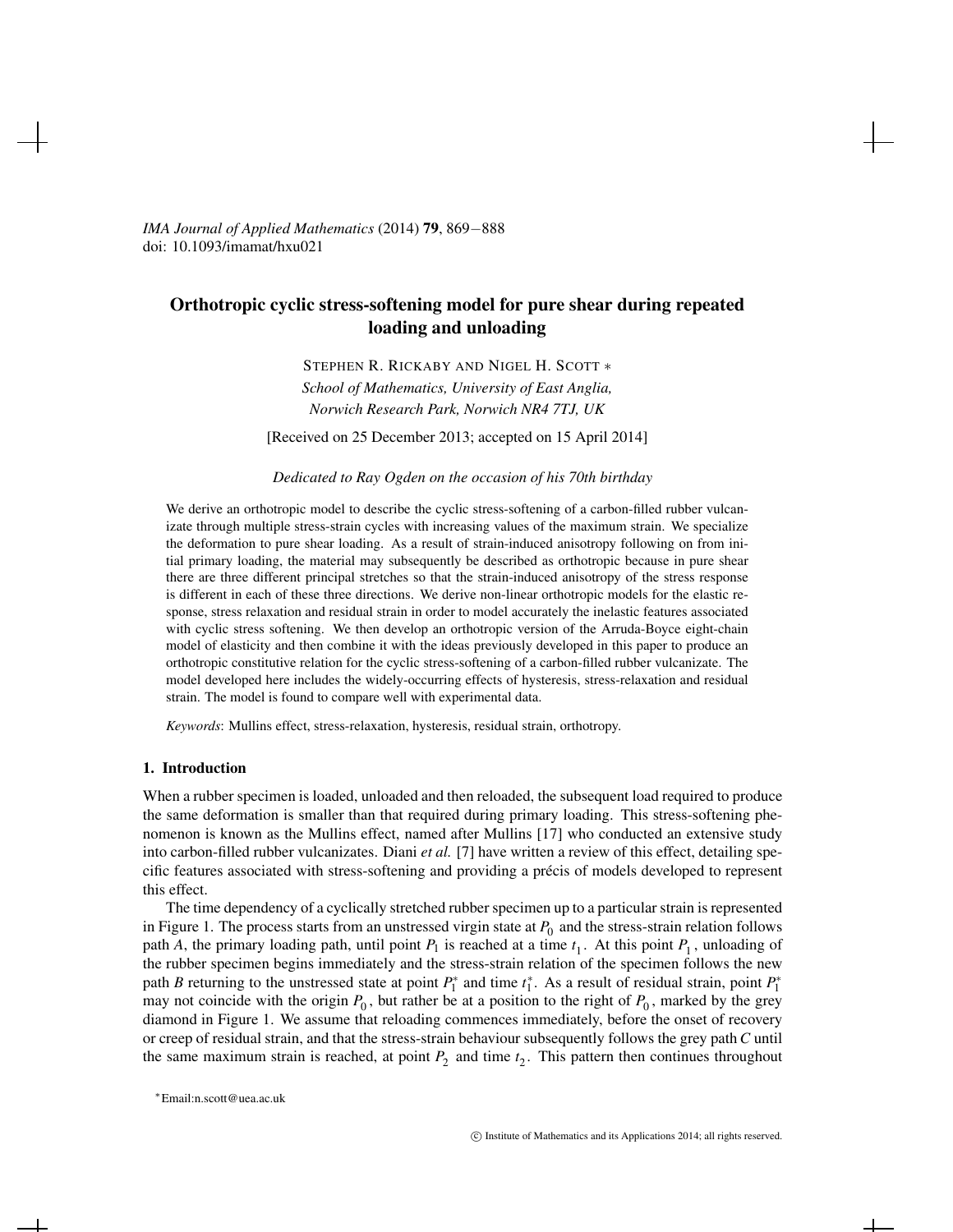the unloading and reloading process as shown in Figure 1. Eventually, an equilibrium state is reached, where the unloading and reloading paths coincide with the previous cycle. In this paper we do not model creep of residual strain as this appears to play only a small role in the application we discuss in Section 11.. This effect was modelled by the authors in [26] in the context of biological materials.

We derive here an orthotropic model to represent the Mullins effect for cyclic stress-softening under pure shear deformation. In pure shear there are three different principal stretches so that the straininduced anisotropy of the stress response is different in each of these three directions, leading to the need for an orthotropic model. In Section 2. we describe stress-softening to multiple stress-strain values as initially presented by Rickaby and Scott [26]. In Section 3. we present a few preliminary definitions on isotropic elasticity. The orthotropic model is developed in Section 4. through to Section 10.. Section 4. follows the work of Spencer [28] and provides the foundations of an orthotropic model, which is then continued through Sections 5., 7. and 8. where orthotropic models are derived for the Arruda-Boyce [1] eight-chain model, stress-softening and residual strain functions. In Section 6. we state constitutive models for the softening function and stress softening on the primary loading paths. In Sections 10. and 11. we present a constitutive orthotropic model and compare it with experimental data. Finally, in Section 12. we draw some conclusions.



FIG. 1. Cyclic stress-softening of a rubber vulcanizate.

# 2. Multiple stress-strain cycles

The time-dependent response of a cyclically stretched rubber vulcanizate to multiple strain cycles is represented in Figure 2. The specimen is loaded along path *A* to the particular stretch value of  $\lambda =$  $\lambda_{\text{cyc}\_1}$  at point  $P_1$  and corresponding time  $t_1$ . This is the commencement of cycle one and  $\lambda_{\text{cyc}\_1}$  is the maximum stretch value for cycle one. Unloading of the rubber specimen begins immediately from point  $P_1$  and the material returns to the unstressed state at point  $P_1^*$  and time  $t_1^*$ . Reloading then commences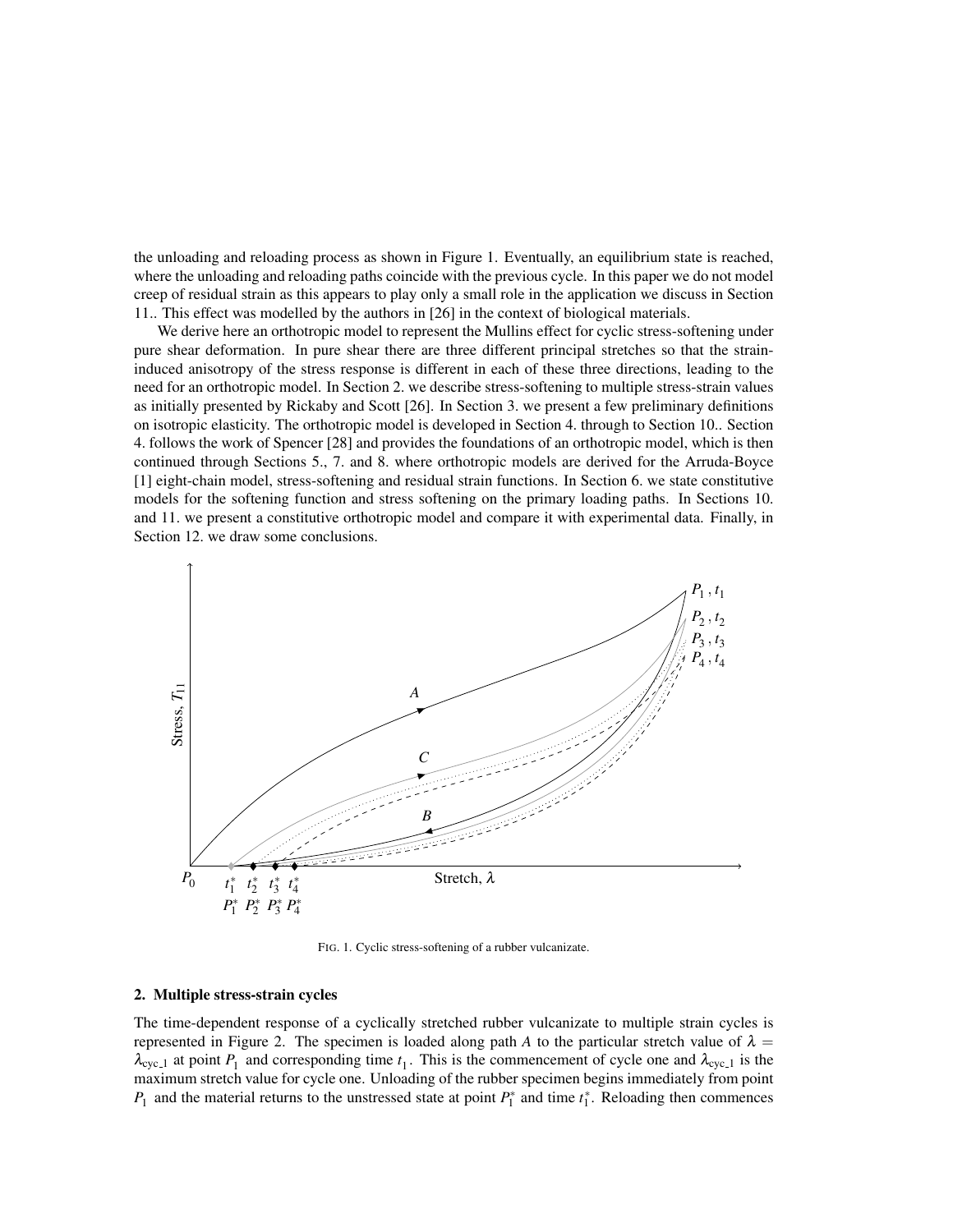immediately, ceasing when the same stretch value  $\lambda = \lambda_{\text{cyc-1}}$  is reached once more, this time at the different point  $P_2$  and time  $t_2$ . The material is immediately stretched beyond the strain value  $\lambda = \lambda_{\text{cyc-1}}$ along the first new primary loading path *A'* to a new maximum stretch  $\lambda = \lambda_{\text{cyc2}}$  at the point  $P_3$  and time  $t_3$ . This is the start of cycle two and  $\lambda_{\text{cyc2}}$  is the maximum stretch value for this cycle. The specimen is then unloaded to zero stress at the point  $P_3^*$  and time  $t_3^*$ . Reloading then commences immediately, ceasing when the same stretch value  $\lambda = \lambda_{\text{cyc-2}}$  is reached once more, this time at the different point  $P_4$  and time  $t_4$ . The material is immediately stretched beyond the strain value  $\lambda = \lambda_{\text{cyc-2}}$  along the second new primary loading path *A*<sup>*n*</sup> to a new maximum stretch  $\lambda = \lambda_{\text{cyc.3}}$  at the point  $P_5$  and time  $t_5$ . This is the start of cycle three and  $\lambda_{\text{cyc,3}}$  is the maximum stretch value for this cycle. The specimen is then unloaded to zero stress at the point  $P_5^*$  and time  $t_5^*$ . It is then reloaded to the same stretch value  $\lambda = \lambda_{\text{cyc-3}}$  at point  $P_6$  and time  $t_6$  and so the process goes on. These observations are borne out from the experimental data of Diani *et al.* [7, Figure 1]. For further details on the concept of multiple stress-strain cyclic loading, see Rickaby and Scott [26, Section 2].



FIG. 2. Cyclic stress-softening to multiple stress-strain cycles.

# 3. Preliminary functions

In the reference configuration, at time  $t_0$ , a material particle is located at  $X$  with Cartesian components  $X_1, X_2, X_3$ , relative to the orthonormal Cartesian basis  $\{e_1, e_2, e_3\}$ . After deformation, at time *t*, the same particle is located at the position  $x(X,t)$  with components  $x_1, x_2, x_3$ , relative to the same orthonormal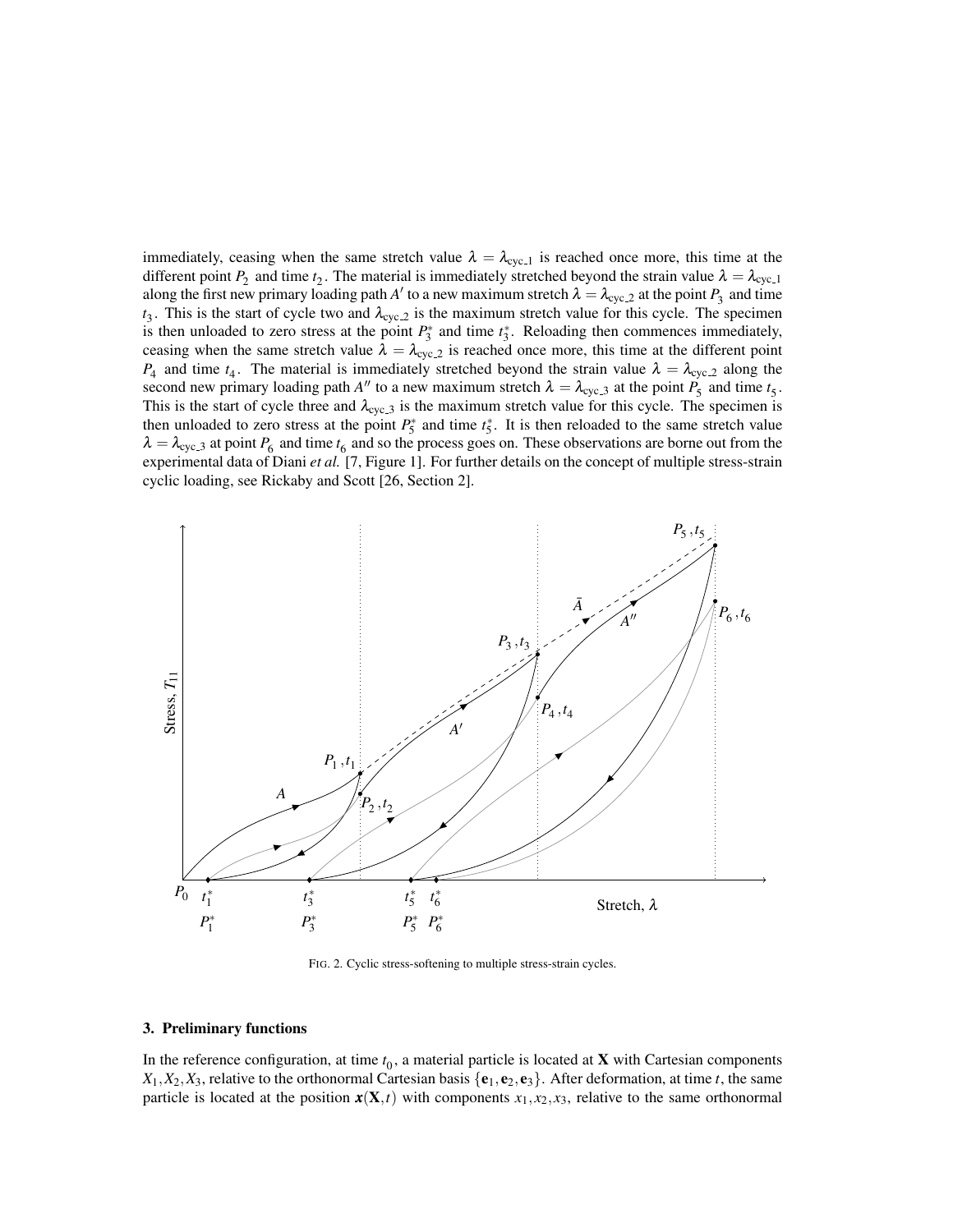basis  $\{e_1, e_2, e_3\}$ . The deformation gradient is defined by

$$
F_{iA}(\mathbf{X},t) = \frac{\partial x_i(\mathbf{X},t)}{\partial X_A}
$$

A pure shear strain is taken in the form

$$
x_1 = \lambda X_1, \quad x_2 = \lambda^{-1} X_2, \quad x_3 = X_3,\tag{1}
$$

.

where  $\lambda > 1$  is the greatest principal stretch.

The left and right Cauchy-Green strain tensors  $\mathbf{B} = \mathbf{F} \mathbf{F}^T$  and  $\mathbf{C} = \mathbf{F}^T \mathbf{F}$ , respectively, are given by

$$
\mathbf{B} = \left( \begin{array}{ccc} \lambda^2 & 0 & 0 \\ 0 & \lambda^{-2} & 0 \\ 0 & 0 & 1 \end{array} \right), \quad \mathbf{C} = \left( \begin{array}{ccc} \lambda^2 & 0 & 0 \\ 0 & \lambda^{-2} & 0 \\ 0 & 0 & 1 \end{array} \right),
$$

and are equal. They have common principal invariants

$$
I_1 = tr\mathbf{C} = \lambda^2 + \lambda^{-2} + 1
$$
,  $I_2 = I_3 tr\mathbf{C}^{-1} = \lambda^2 + \lambda^{-2} + 1$ ,  $I_3 = det\mathbf{C} = 1$ , (2)

the last being a consequence of isochoricity.

An incompressible isotropic hyperelastic material possesses a strain energy function  $W(I_1, I_2)$  in terms of which the Cauchy stress is given by

$$
\mathbf{T}^{\mathcal{E}_{\text{iso}}}(\lambda) = -p\mathbf{I} + 2\left[\frac{\partial W}{\partial I_1} + I_1 \frac{\partial W}{\partial I_2}\right] \mathbf{B} - 2\frac{\partial W}{\partial I_2} \mathbf{B}^2,\tag{3}
$$

where the superscript  $\mathscr{E}_{iso}$  refers to isotropic elasticity and I is the identity tensor. The arbitrary pressure *p* is fixed by the requirement  $T_{22}^{\mathscr{E}_{\text{iso}}}(\lambda) = 0$  to be

$$
p = 2\frac{\partial W}{\partial I_1} \lambda^{-2} + 2\frac{\partial W}{\partial I_2} (1 + \lambda^{-2}).
$$

Equation (3) then gives the two non-zero stress components in pure shear to be

$$
T_{11}^{\mathcal{E}_{\text{iso}}}(\lambda) = 2(\lambda^2 - \lambda^{-2}) \left[ \frac{\partial W}{\partial I_1} + \frac{\partial W}{\partial I_2} \right],\tag{4}
$$

$$
T_{33}^{\mathcal{E}_{\text{iso}}}(\lambda) = 2(\lambda^2 - 1) \left[ \lambda^{-2} \frac{\partial W}{\partial I_1} + \frac{\partial W}{\partial I_2} \right].
$$
 (5)

Assuming that the empirical inequalities

$$
\frac{\partial W}{\partial I_1} > 0, \qquad \frac{\partial W}{\partial I_2} \geqslant 0
$$

hold, we see that  $T_{11}^{\mathscr{E}_{iso}} > 0$  and  $T_{33}^{\mathscr{E}_{iso}} > 0$  because  $\lambda > 1$ . Additional details on isotropic stress-softening in pure shear may be found in Beatty [2].

The Arruda-Boyce [1] isotropic eight-chain model has strain energy

$$
W_{\text{iso}} = \mu N \left\{ \beta \mathcal{L}(\beta) + \log \left( \frac{\beta}{\sinh \beta} \right) \right\},\tag{6}
$$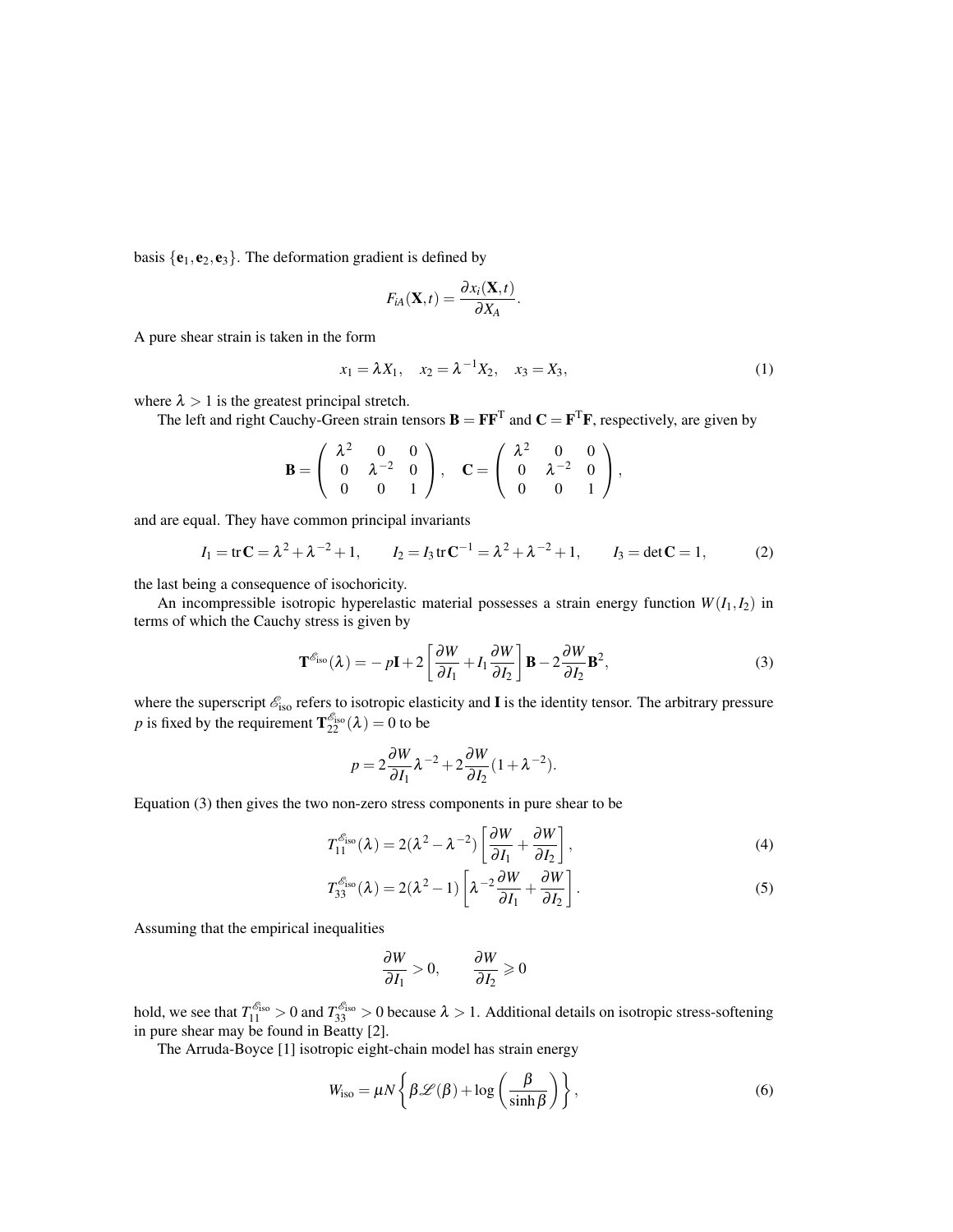where

$$
\beta = \mathscr{L}^{-1}\left(\frac{\lambda_{\text{chain}}}{\sqrt{N}}\right) \quad \text{with} \quad \lambda_{\text{chain}} = \sqrt{\frac{I_1}{3}},
$$

and  $\mu$  is a shear modulus. *N* is the number of links forming a single polymer chain and  $y = \mathcal{L}^{-1}(x)$  is the inverse Langevin function where the Langevin function is defined by

$$
x = \mathcal{L}(y) = \coth y - \frac{1}{y}.
$$

Upon substituting for *W* from equation (6) into equation (3) we obtain the stress in the Arruda-Boyce model of isotropic elasticity:

$$
\mathbf{T}^{\mathcal{E}_{\text{iso}}}(\lambda) = -p\mathbf{I} + \mu \sqrt{\frac{N}{3I_1}} \mathcal{L}^{-1} \left( \sqrt{\frac{I_1}{3N}} \right) \mathbf{B}.
$$
 (7)

A standard, simple approximation to the inverse Langevin function, often used in the literature, is that of Cohen [5]:

$$
\mathcal{L}^{-1}(x) \approx 3x \frac{1 - \frac{1}{3}x^2}{1 - x^2},\tag{8}
$$

valid for  $|x| < 1$ , which is an approximation to a certain Padé approximant of  $\mathscr{L}^{-1}(x)$ . For uniaxial strain, the good agreement between the isotropic elastic stress calculated using the inverse Langevin function and that using Cohen's approximation (8) is noted, for example, by Rickaby and Scott [25] in the context of uniaxial compression.

Rickaby and Scott [22] propose the new approximation

$$
\mathcal{L}^{-1}(x) \approx 3x \frac{1 - \frac{2}{5}x^2}{1 - x^2},\tag{9}
$$

which is as simple as Cohen's but a more accurate approximation to  $\mathcal{L}^{-1}(x)$  over most of the *x* range. For example, the mean percentage error over the range  $0 < x < 0.95$  of Cohen's approximation (8) is 2.74%, whilst that of (9) is only 0.32%. Therefore, when comparing the model to experimental data in Section 11. of this paper, we employ the approximation (9) for  $\mathcal{L}^{-1}(x)$ .

#### 4. Orthotropic elastic response

For the pure shear deformation (1), a tension (4) is applied in the 1-direction, so that  $\lambda > 1$ , and a compression (4) is applied in the 2-direction. This generates two preferred material directions, the 1,2 directions of the extension and compression, respectively. These preferred directions are recorded by the material and influence the subsequent response of the material. If loading is terminated at a certain strain  $\lambda_{\text{cyc},1}$ , then the damage caused is now dependent on the value of strain  $\lambda_{\text{cyc},1}$ ; this must be reflected in the response of the material upon unloading and subsequent submaximal reloading. The material response must now therefore be regarded as orthotropic relative to the original reference configuration.

Spencer [28] characterized an orthotropic elastic solid by the existence of two preferred directions, denoted by the unit vector fields  $\mathbf{u}(\mathbf{X})$  and  $\mathbf{v}(\mathbf{X})$ . After deformation the preferred directions  $\mathbf{u}(\mathbf{X})$  and  $v(X)$  become parallel to

$$
a = Fu, \quad b = Fv,
$$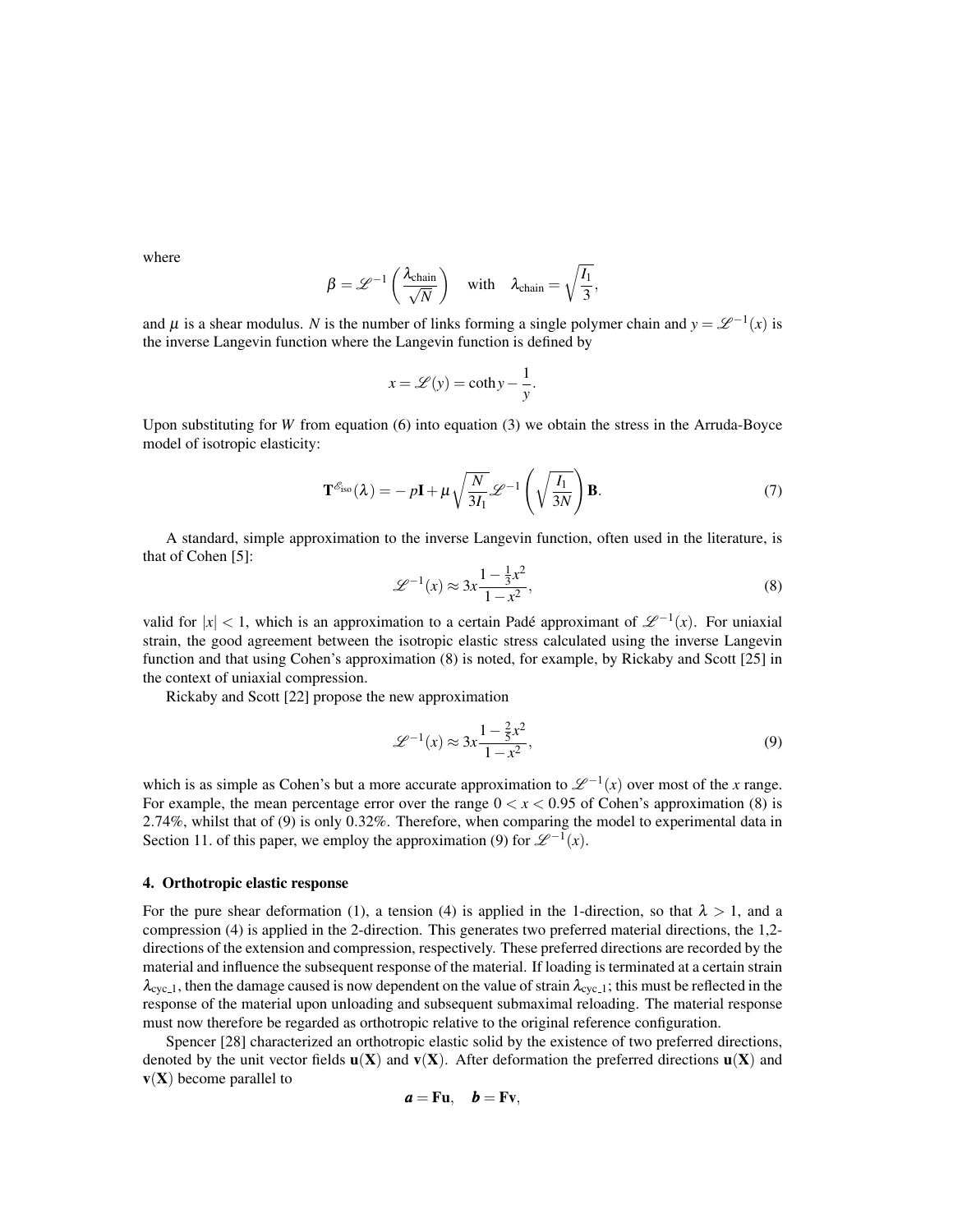which are not in general unit vectors.

The strain energy *W* is now described by  $W(I_1, \ldots, I_{10})$ , with the invariants  $I_1$  to  $I_3$  being defined by (2) and  $I_4$  to  $I_{10}$  being given by,

$$
I_4 = \mathbf{u} \cdot (\mathbf{C} \mathbf{u}), \quad I_5 = \mathbf{u} \cdot (\mathbf{C}^2 \mathbf{u}), \quad I_6 = \mathbf{v} \cdot (\mathbf{C} \mathbf{v}), \quad I_7 = \mathbf{v} \cdot (\mathbf{C}^2 \mathbf{v}),
$$
  
\n
$$
I_8 = (\mathbf{u} \cdot \mathbf{v}) \mathbf{u} \cdot (\mathbf{C} \mathbf{v}), \quad I_9 = (\mathbf{u} \cdot \mathbf{v}) \mathbf{u} \cdot (\mathbf{C}^2 \mathbf{v}), \quad I_{10} = (\mathbf{u} \cdot \mathbf{v})^2.
$$
 (10)

An identity relating these ten invariants may be written

$$
\frac{1}{2}(\mathbf{u}\times\mathbf{v})\cdot(\mathbf{u}\times\mathbf{v})\left\{(\mathrm{tr}\,\mathbf{C})^2-\mathrm{tr}\,\mathbf{C}^2\right\}+2(\mathbf{u}\cdot\mathbf{v})\left\{(\mathbf{u}\cdot(\mathbf{C}\mathbf{v}))\mathrm{tr}\,\mathbf{C}-\mathbf{u}\cdot(\mathbf{C}^2\mathbf{v})\right\}-(\mathbf{u}\cdot(\mathbf{C}\mathbf{v}))^2-\left\{\mathbf{u}\cdot(\mathbf{C}\mathbf{u})+\mathbf{v}\cdot(\mathbf{C}\mathbf{v})\right\}\mathrm{tr}\,\mathbf{C}+(\mathbf{u}\cdot(\mathbf{C}\mathbf{u}))(\mathbf{v}\cdot(\mathbf{C}\mathbf{v}))+\mathbf{u}\cdot(\mathbf{C}^2\mathbf{u})+\mathbf{v}\cdot(\mathbf{C}^2\mathbf{v})=0,
$$
(11)

the derivation of which is provided in Appendix A. Spencer [28, eqn (33)] presents this identity but omits the factor of  $1/2$  in the leading term. This identity may also be written purely in terms of  $I_1, \ldots, I_{10}$  as

$$
(1 - I_{10})I_2 + 2I_8I_1 - 2I_9 - I_{10}^{-1}I_8^2 - I_4I_1 - I_6I_1 + I_4I_6 + I_5 + I_7 = 0.
$$
\n(12)

From the identity (12) it is clear that we may omit, say, the invariant *I*<sub>9</sub> from the list of arguments of the strain energy function *W*. We may also omit *I*<sup>10</sup> as this does not give rise to a stress. The elastic stress in an incompressible orthotropic elastic material is then given in terms of  $W(I_1, \ldots, I_8)$  by

$$
\mathbf{T}^{\mathscr{E}_{\text{ortho}}} = -p\mathbf{I} + 2\left\{ \left( \frac{\partial W}{\partial I_1} + I_1 \frac{\partial W}{\partial I_2} \right) \mathbf{B} - \frac{\partial W}{\partial I_2} \mathbf{B}^2 + \frac{\partial W}{\partial I_4} \mathbf{a} \otimes \mathbf{a} + \frac{\partial W}{\partial I_5} [\mathbf{a} \otimes \mathbf{B} \mathbf{a} + \mathbf{B} \mathbf{a} \otimes \mathbf{a}] + \frac{\partial W}{\partial I_6} \mathbf{b} \otimes \mathbf{b} + \frac{\partial W}{\partial I_7} [\mathbf{b} \otimes \mathbf{B} \mathbf{b} + \mathbf{B} \mathbf{b} \otimes \mathbf{b}] \right\} + \frac{\partial W}{\partial I_8} [\mathbf{a} \otimes \mathbf{b} + \mathbf{b} \otimes \mathbf{a}], \tag{13}
$$

where  $\otimes$  denotes a dyadic product and the superscript  $\mathscr{E}_{\text{ortho}}$  refers to orthotropic elasticity.

The preferred direction u lies in the 1-direction of the deformation (1), so that

$$
\mathbf{u} = \mathbf{e}_1 = \begin{pmatrix} 1 \\ 0 \\ 0 \end{pmatrix}, \quad \mathbf{a} = \begin{pmatrix} \lambda \\ 0 \\ 0 \end{pmatrix}, \quad \mathbf{a} \otimes \mathbf{a} = \begin{pmatrix} \lambda^2 & 0 & 0 \\ 0 & 0 & 0 \\ 0 & 0 & 0 \end{pmatrix}, \quad \mathbf{B}\mathbf{a} = \lambda^2 \mathbf{a}.
$$
 (14)

The preferred direction v lies in the 2-direction of the deformation (1), so that,

$$
\mathbf{v} = \mathbf{e}_2 = \begin{pmatrix} 0 \\ 1 \\ 0 \end{pmatrix}, \quad \mathbf{b} = \begin{pmatrix} 0 \\ \lambda^{-1} \\ 0 \end{pmatrix}, \quad \mathbf{b} \otimes \mathbf{b} = \begin{pmatrix} 0 & 0 & 0 \\ 0 & \lambda^{-2} & 0 \\ 0 & 0 & 0 \end{pmatrix}, \quad \mathbf{B}\mathbf{b} = \lambda^{-2}\mathbf{b}.
$$
 (15)

We have taken the preferred directions **u** and **v** of orthotropicity to be perpendicular, so that  $\mathbf{u} \cdot \mathbf{v} = 0$ , and so  $I_8 = I_9 = I_{10} = 0$  and from equations (14) and (15) the remaining anisotropic invariants are

$$
I_4 = \lambda^2
$$
,  $I_5 = \lambda^4$ ,  $I_6 = \lambda^{-2}$ ,  $I_7 = \lambda^{-4}$ . (16)

For this choice of invariants, we can see that identity (4.3) is satisfied. This is consistent with the work of other authors, including Spencer [28], Holzapfel [12, pages 274-275 ] and Ogden [19, pages 192-193].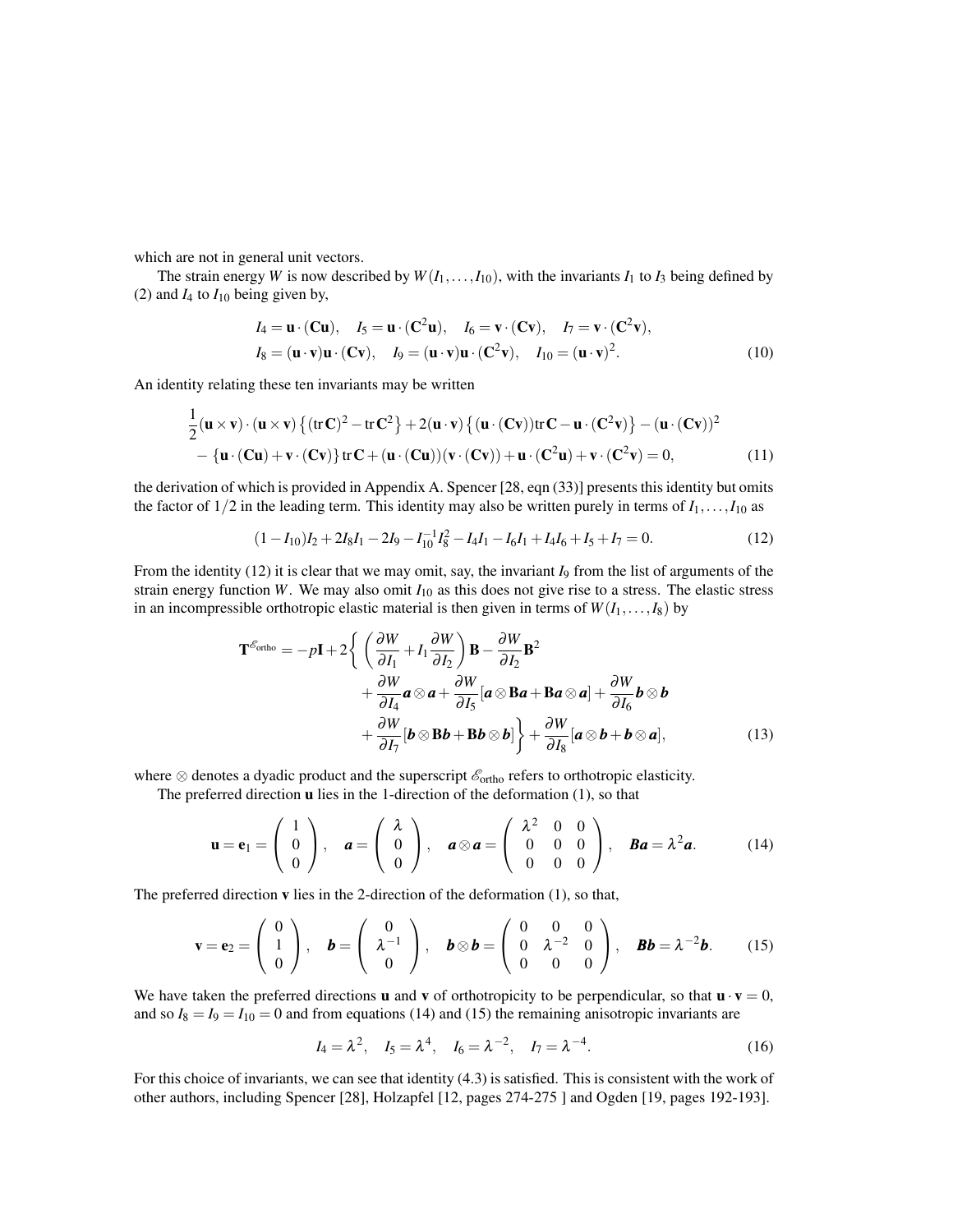We shall see in the next section that in the orthotropic Arruda-Boyce model only the invariants  $I_1$ ,  $I_4$ ,  $I_6$  are involved and so our final form of the strain energy is therefore  $W = W(I_1, I_4, I_6)$ , giving rise from (13) to the stress

$$
\mathbf{T}^{\mathscr{E}_{\text{ortho}}} = -p\mathbf{I} + 2\left\{\frac{\partial W}{\partial I_1}\mathbf{B} + \frac{\partial W}{\partial I_4}\mathbf{a}\otimes\mathbf{a} + \frac{\partial W}{\partial I_6}\mathbf{b}\otimes\mathbf{b}\right\},\tag{17}
$$

which is equivalent to the constitutive equation of Spencer  $[28, eqn (71)]$  for an incompressible orthotropic elastic material with the invariant  $I_2$  removed.

# 5. Orthotropic eight-chain model of elasticity

We extend the work of Kuhl *et al.* [14] and Bischoff *et al.* [4] in order to develop a simple model for orthotropic elasticity based on the original Arruda-Boyce [1] eight-chain model of isotropic elasticity. Rubber is regarded as being composed of cross-linked polymer chains, each chain consisting of *N* links, with each link being of length *l*. The two parameters, *N* and *l* are related through the locking length  $r<sub>L</sub>$ and chain vector length  $r_0$ , where

$$
r_{\rm L} = Nl, \qquad r_0 = \sqrt{N}l. \tag{18}
$$

The locking length  $r<sub>L</sub>$  is the length of the polymer chain when fully extended. The chain vector length  $r<sub>0</sub>$  is the distance between the two ends of the chain in the undeformed configuration. Due to significant coiling of the polymer chains this length is considerably less than the locking length. The value  $r_0 =$  $\sqrt{N}l$  is derived by statistical considerations.

In this extension of the Arruda-Boyce model we consider a cuboid aligned with its edges parallel to the coordinate axes, as in Figure 3. The edges parallel to the  $x_1$ ,  $x_2$ -axis, are considered to be the preferred orthotropic material directions, with lengths *a* and *b*, respectively. The remaining edge is then of length *c*. Each of the eight vertices of the cuboid is attached to the centre point of the cuboid by a polymer chain, as depicted in Figure 3. Each of these eight chains is of the same length in the undeformed state which we take to be the vector chain length  $r_0$ .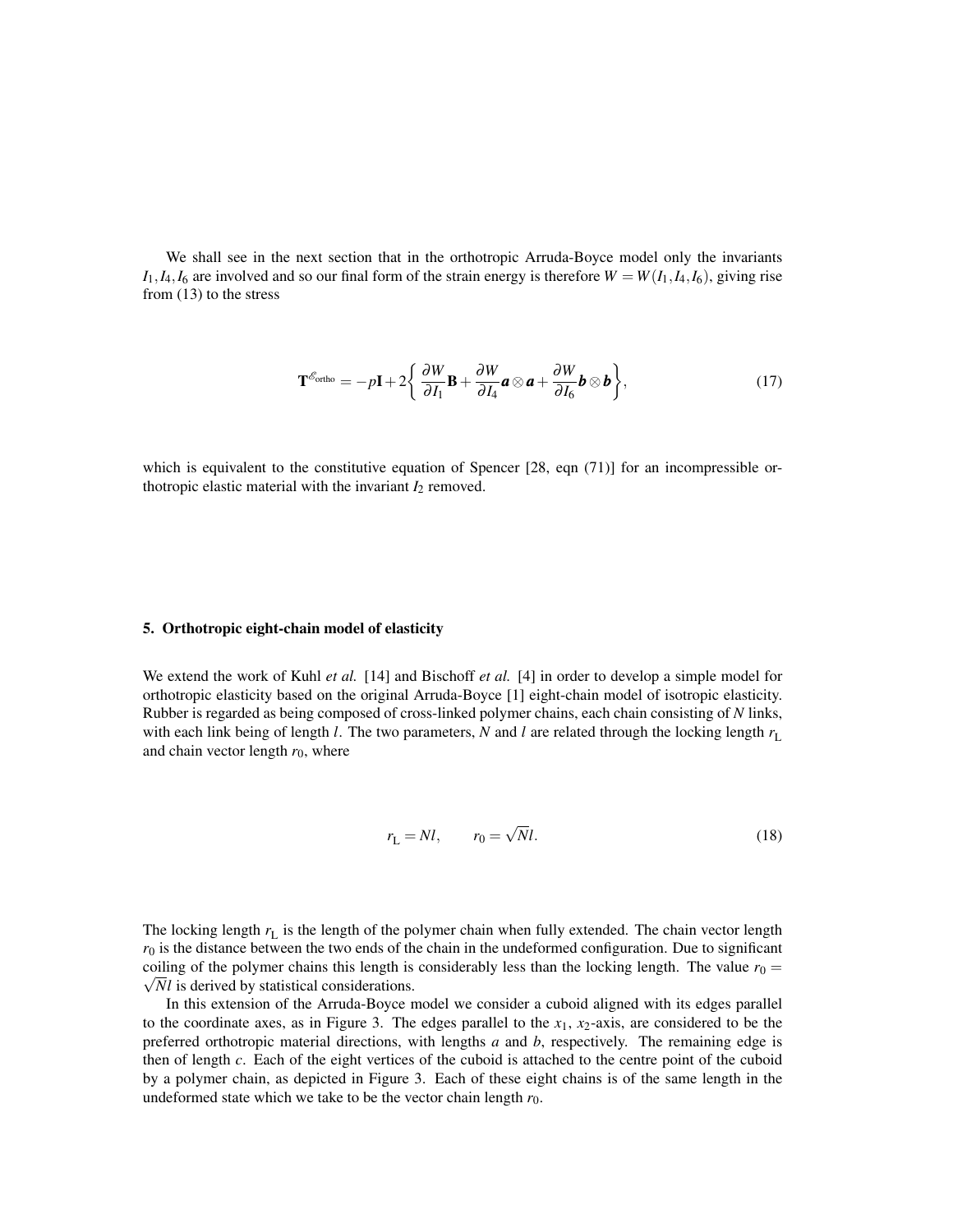

FIG. 3. The orthotropic Arruda-Boyce eight-chain model. The cube of the isotropic case is replaced by a cuboid with generally unequal sides *a*, *b*, *c*.

From Figure 3 we see that the chain vector length may be written

$$
r_0 = \sqrt{\left(\frac{1}{2}a\right)^2 + \left(\frac{1}{2}b\right)^2 + \left(\frac{1}{2}c\right)^2}.
$$
 (19)

We consider a triaxial stretch along the coordinate axes  $\{e_1, e_2, e_3\}$  with principal stretches,  $\lambda_1, \lambda_2, \lambda_3$ , respectively. The cuboid is not rotated by this deformation but now has sides of lengths  $a\lambda_1$ ,  $b\lambda_2$ ,  $c\lambda_3$ , respectively. Thus, the deformed length of each of the eight chains is given by

$$
r_{\text{chain}} = \sqrt{\left(\frac{1}{2}a\lambda_1\right)^2 + \left(\frac{1}{2}b\lambda_2\right)^2 + \left(\frac{1}{2}c\lambda_3\right)^2}.
$$

Taking  $\mathbf{u} = \mathbf{e}_1$  and  $\mathbf{v} = \mathbf{e}_2$  we see from  $(2)_1$  and  $(10)_{1,3}$  that

$$
I_1 = \lambda_1^2 + \lambda_2^2 + \lambda_3^2
$$
,  $I_4 = \lambda_1^2$ ,  $I_6 = \lambda_2^2$ ,

from which it follows that

$$
\lambda_1^2 = I_4, \quad \lambda_2^2 = I_6, \quad \lambda_3^2 = I_1 - I_4 - I_6.
$$

Therefore, *r*chain may be written

$$
r_{\text{chain}} = \frac{1}{2} \sqrt{I_4 a^2 + I_6 b^2 + [I_1 - I_4 - I_6] c^2}.
$$
 (20)

The argument of the inverse Langevin function is given by

$$
\frac{r_{\text{chain}}}{r_L}
$$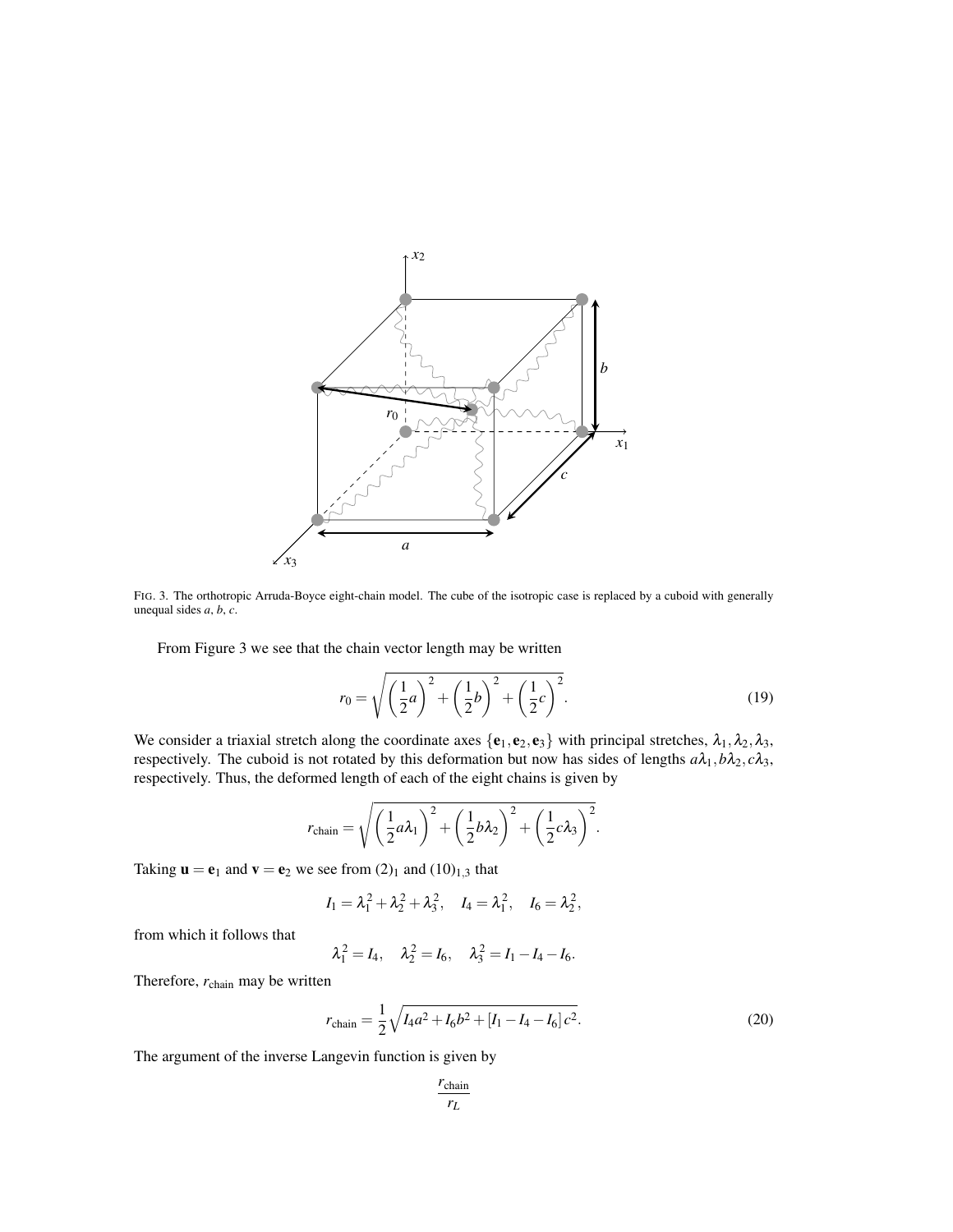where  $r_L$  is given in equation  $(18)_1$ . We have, using equations  $(18)_2$ ,  $(19)$  and  $(20)$ ,

$$
\frac{r_{\text{chain}}}{r_L} = \frac{r_{\text{chain}}}{r_0} \cdot \frac{r_0}{Nl} = \frac{\sqrt{I_4 a^2 + I_6 b^2 + [I_1 - I_4 - I_6] c^2}}{\sqrt{a^2 + b^2 + c^2}} \cdot \frac{\sqrt{N}l}{Nl}
$$

$$
= \sqrt{\frac{I_4 a^2 + I_6 b^2 + [I_1 - I_4 - I_6] c^2}{N(a^2 + b^2 + c^2)}}.
$$

The quantity  $\beta$  is defined by

$$
\beta = \mathcal{L}^{-1}\left(\frac{r_{\text{chain}}}{r_L}\right) = \mathcal{L}^{-1}\left(\sqrt{\frac{I_4 a^2 + I_6 b^2 + [I_1 - I_4 - I_6] c^2}{N(a^2 + b^2 + c^2)}}\right)
$$

$$
= \mathcal{L}^{-1}\left(\sqrt{\frac{I_4 + I_6 \alpha_1^2 + [I_1 - I_4 - I_6] \alpha_2^2}{N(1 + \alpha_1^2 + \alpha_2^2)}}\right)
$$

$$
= \mathcal{L}^{-1}(\gamma), \tag{21}
$$

where the argument of the inverse Langevin function  $\gamma$  is defined by

$$
\gamma = \sqrt{\frac{I_4 + I_6 \alpha_1^2 + [I_1 - I_4 - I_6] \alpha_2^2}{N(1 + \alpha_1^2 + \alpha_2^2)}}.
$$
\n(22)

The quantities  $\alpha_1 = b/a$  and  $\alpha_2 = c/a$  are the aspect ratios of the cuboid in this extended Arruda-Boyce model. Selecting  $\alpha_1 = \alpha_2 = 1$  in equation (22) corresponds to material isotropy so that  $I_4$ ,  $I_6$  cancel out and we obtain

$$
\beta = \mathcal{L}^{-1}\left(\sqrt{\frac{I_1}{3N}}\right),\tag{23}
$$

which is consistent with the isotropic Arruda-Boyce [1] eight-chain model, see equation (6).

Substituting equation (21) into equation (6) leads to the following orthotropic strain energy:

$$
W_{A-B} = \mu N \left\{ \gamma \mathcal{L}^{-1}(\gamma) + \log \left( \frac{\mathcal{L}^{-1}(\gamma)}{\sinh(\mathcal{L}^{-1}(\gamma))} \right) \right\} - \frac{1}{2} h_4 (I_4 - 1) - \frac{1}{2} h_6 (I_6 - 1), \tag{24}
$$

where  $h_4$  and  $h_6$  are constants chosen so that the stress vanishes in the undeformed state.

Employing the strain energy (24) in the stress (17) leads to the following expression for the elastic stress in our orthotropic Arruda-Boyce model:

$$
\mathbf{T}^{\mathscr{E}_{\text{ortho}}}_{}(\lambda) = -p\mathbf{I} + 2\left\{\frac{\partial \gamma}{\partial I_1}\frac{\partial W_{A\text{-}B}}{\partial \gamma}\mathbf{B} + \left(\frac{\partial \gamma}{\partial I_4}\frac{\partial W_{A\text{-}B}}{\partial \gamma} - \frac{1}{2}h_4\right)\mathbf{a}\otimes\mathbf{a} + \left(\frac{\partial \gamma}{\partial I_6}\frac{\partial W_{A\text{-}B}}{\partial \gamma} - \frac{1}{2}h_6\right)\mathbf{b}\otimes\mathbf{b}\right\},\,
$$

where  $\gamma$  is defined by (22). This leads to

$$
\mathbf{T}^{\mathscr{E}_{\text{ortho}}}(\lambda) = -p\mathbf{I} + \mu \frac{1}{1 + \alpha_1^2 + \alpha_2^2} \gamma^{-1} \beta \left\{ \alpha_2^2 \mathbf{B} + (1 - \alpha_2^2) \mathbf{a} \otimes \mathbf{a} + (\alpha_1^2 - \alpha_2^2) \mathbf{b} \otimes \mathbf{b} \right\}
$$

$$
-h_4 \mathbf{a} \otimes \mathbf{a} - h_6 \mathbf{b} \otimes \mathbf{b}.
$$
 (25)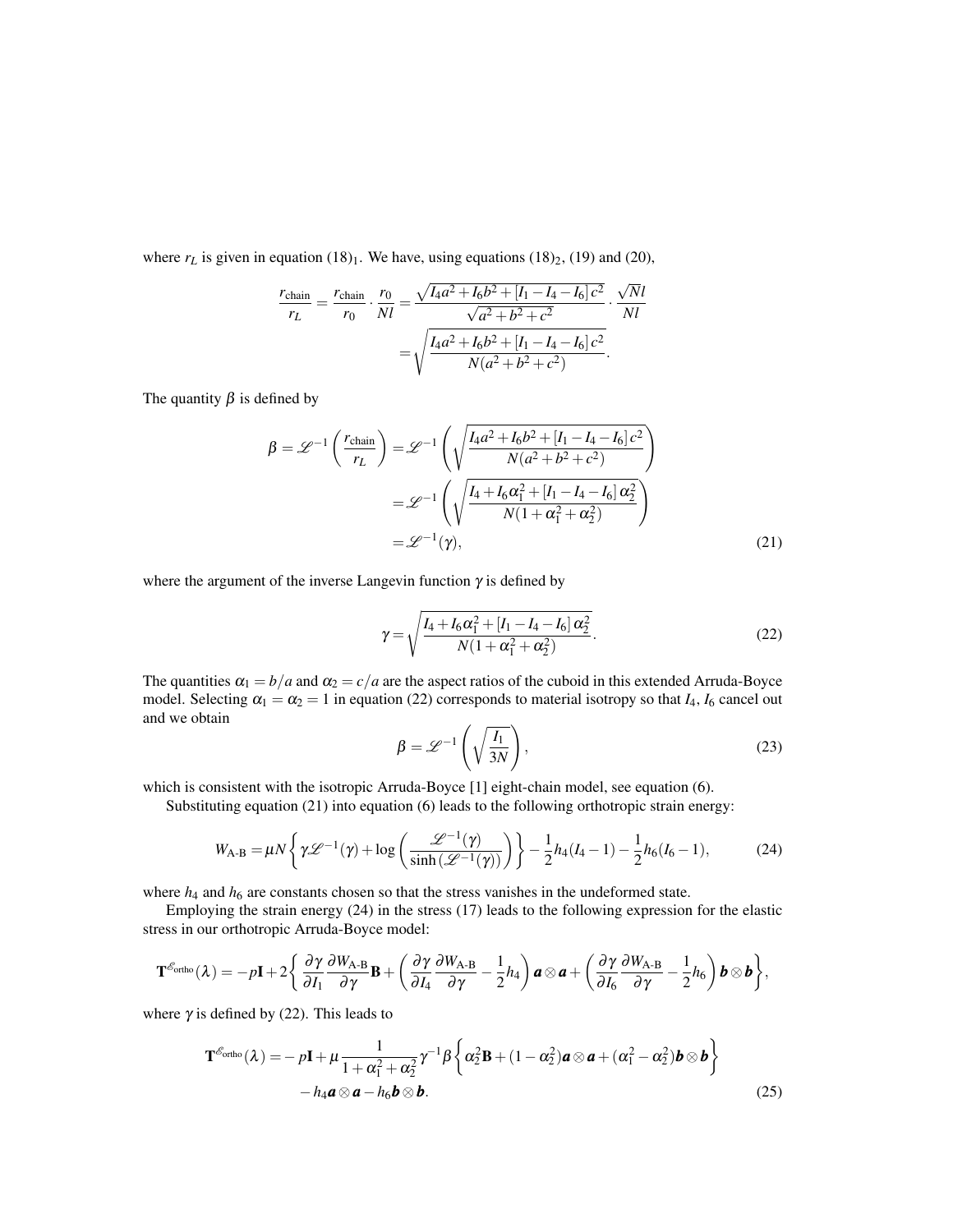For this stress to vanish in the reference configuration, where  $I_4 = I_6 = 1$  and  $\gamma = \sqrt{\frac{1}{N}}$ , we must take

$$
h_4 = \mu \frac{1 - \alpha_2^2}{1 + \alpha_1^2 + \alpha_2^2} \sqrt{N} \mathscr{L}^{-1}\left(\sqrt{\frac{1}{N}}\right), \quad h_6 = \mu \frac{\alpha_1^2 - \alpha_2^2}{1 + \alpha_1^2 + \alpha_2^2} \sqrt{N} \mathscr{L}^{-1}\left(\sqrt{\frac{1}{N}}\right).
$$

For an isotropic material,  $\alpha_1 = \alpha_2 = 1$  and we find that  $h_4 = h_6 = 0$ , as expected.

This appears to be the first time that the simple Arruda-Boyce-type model (24) for orthotropic elasticity has appeared in the literature. This development follows naturally from the transversely isotropic model presented by Rickaby and Scott [23]. In Section 11. the model is found to fit the experimental data very well.

For the eight polymer chains to remain equal in length in the Arruda-Boyce-type models of elasticity the edges of the cube or cuboid must be chosen parallel to the principal axes of the deformation, otherwise the eight chains will not all be the same length after deformation. Therefore the current model is restricted to situations where the principal axes of strain remain fixed throughout the deformation, so that the Arruda-Boyce cube or cuboid may be selected with edges parallel to these principal axes. The present example of pure shear is a case in point but it is not clear how these methods could be extended, for example, to simple shear.

# 6. Softening function

# 6.1. *Stress softening on the initial primary loading path*

For carbon-filled vulcanized rubber it is noted that during initial primary loading at very small deformations pronounced softening occurs, see Mullins [18]. To account for this feature, Rickaby and Scott [23] introduced the following damage function:

$$
\zeta_{1,0}(\lambda) = \left[1 - \frac{1}{r_{\text{cyc.1}}} \left\{ \tanh\left(\frac{\lambda_{\text{cyc.1}} - \lambda}{b_0}\right) \right\}^{1/\vartheta_0} \right] \quad \text{for} \quad 1 \leq \lambda \leq \lambda_{\text{cyc.1}} \tag{26}
$$

where  $r_{\text{cyc},1}$ ,  $b_0$  and  $\vartheta_0$  are positive constants, with  $\lambda_{\text{cyc},1}$  being the greatest stretch achieved on the initial primary loading path. Choosing  $|r_{\text{cyc-1}}| \geq 1$  guarantees that  $\zeta_{1,0}(\lambda) > 0$  for  $\lambda \geq 1$  on primary loading.

For initial primary loading, equation (26) is coupled with the isotropic component of the elastic stress  $\mathbf{T}^{\mathscr{E}_{\text{iso}}}(\lambda)$  to give

$$
\mathbf{T}^{\mathcal{E}_{\text{iso}}}(\lambda) = \zeta_{1,0}(\lambda) \left[ -p\mathbf{I} + \left[ \mu \sqrt{\frac{N}{3I_1}} \mathscr{L}^{-1} \left( \sqrt{\frac{I_1}{3N}} \right) \right] \mathbf{B} \right].
$$

# 6.2. *Softening on the unloading and reloading paths*

For softening on the unloading and reloading paths Rickaby and Scott [24] developed the following softening function:

$$
\zeta_{n,\omega}(\lambda) = 1 - \frac{1}{r_{\omega}} \left\{ \tanh\left(\frac{W_{\text{cyc},n} - W}{\mu b_{\omega}}\right) \right\}^{1/\vartheta_{\omega}},\tag{27}
$$

here *W* is the current strain energy value,  $W_{\text{cyc},n}$  is the maximum strain energy value achieved on the loading path before unloading with *n* denoting the cycle number, i.e. in Figure 2 when path *A* ceases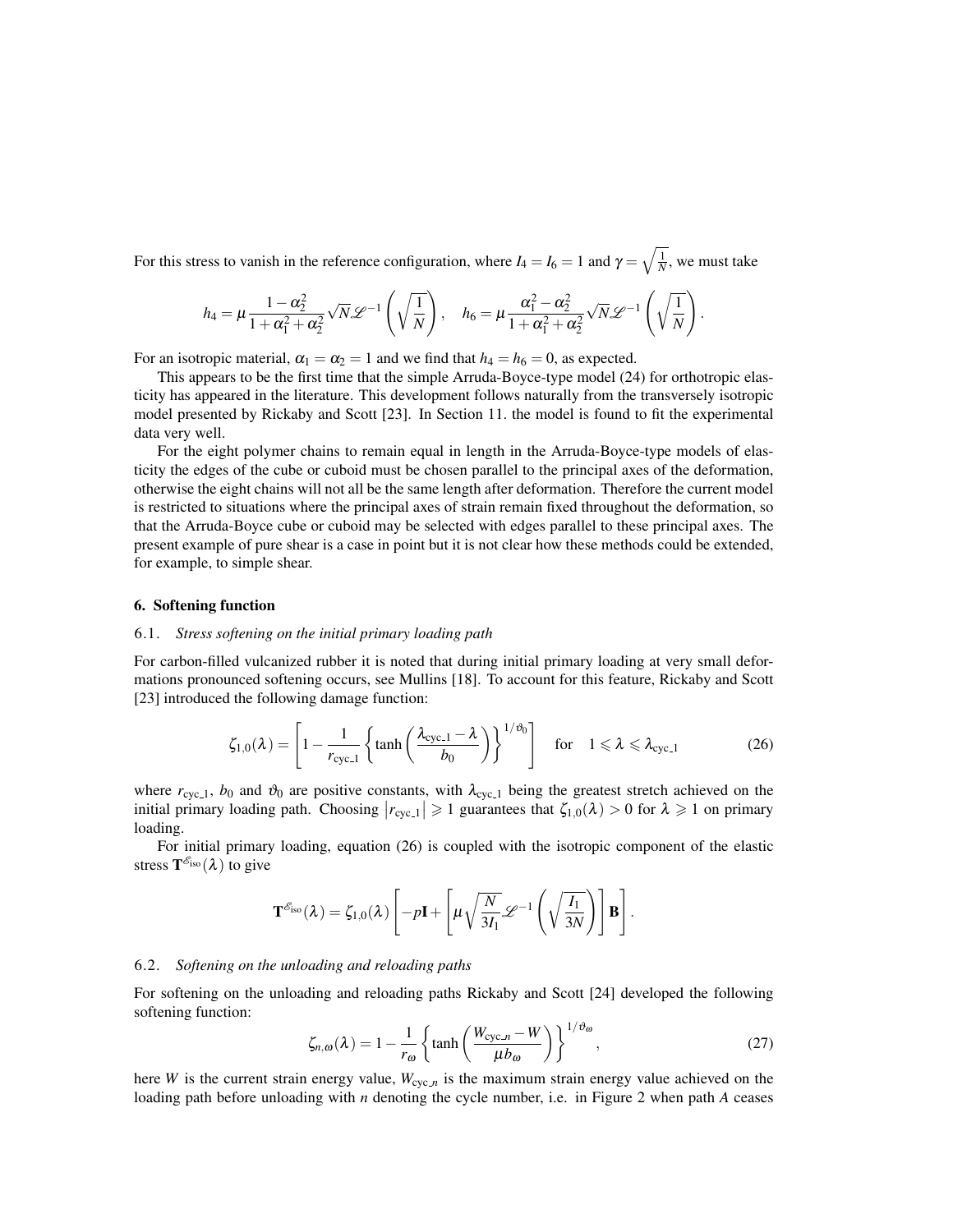$W_{\text{cyc},n} = W_{\text{cyc},1}$ , similarly when path *A'* ceases  $W_{\text{cyc},n} = W_{\text{cyc},2}$ . In equation (27)  $b_{\omega}$ ,  $r_{\omega}$  are positive dimensionless material constants with  $\omega$  being defined by

 $\omega = 1$  for unloading,  $\omega = 2$  for reloading. (28)

The softening function (27) has the property that

$$
\mathbf{T}^{\text{ortho}} = \zeta_{n,\omega}(\lambda) \mathbf{T}^{\mathscr{E}_{\text{ortho}}}(\lambda), \qquad (29)
$$

thus providing a relationship between the orthotropic Cauchy stress T<sup>ortho</sup> and the orthotropic elastic response,  $T^{\mathcal{E}_{\text{ortho}}}(\lambda)$ , during unloading and reloading of the material. The modelling approach of combining the softening function with the stress response, as exemplified by equation (29) here, was introduced by Ogden and Roxburgh [20] and described by Dorfmann and Ogden [8, 9], and has subsequently been used by several authors. This modelling approach has been found to significantly improve the accuracy of the fit achieved with experimental data, see [24, 25].

# 7. Orthotropic stress relaxation

Bernstein *et al.* [3] developed a model for non-linear stress relaxation which has been found to represent accurately experimental data for stress-relaxation, see Tanner [30] and the references therein.

For an orthotropic incompressible viscoelastic solid, we can build on the work of Lockett [15, pages 114–116] and Wineman [31, Section 12] to write down the following version of the Bernstein *et al.* [3] model for the relaxation stress  $T^{\mathcal{R}_{\text{ortho}}}$  in an orthotropic material:

$$
\mathbf{T}^{\mathscr{R}_{\text{ortho}}}(\lambda, t) = -p\mathbf{I} + \left[A_0 + \frac{1}{2}\hat{A}_1(t)(I_1 - 3) - \hat{A}_2(t)\right]\mathbf{B} + \hat{A}_2(t)\mathbf{B}^2
$$

$$
+ \hat{A}_4(t)(I_4 - 1)\mathbf{a} \otimes \mathbf{a} + \hat{A}_6(t)(I_6 - 1)\mathbf{b} \otimes \mathbf{b}, \tag{30}
$$

for  $t > t_0$ . The superscript  $\mathcal{R}_{\text{ortho}}$  refers to stress relaxation in an orthotropic material. As earlier with elasticity theory, we have omitted all anisotropic invariants other than *I*<sup>4</sup> and *I*6. The first line of (30) is that derived by Lockett [15, pages 114–116] for full isotropy, as given by

$$
\mathbf{T}^{\mathcal{R}_{\text{iso}}}(\lambda, t) = -p\mathbf{I} + \left[A_0 + \frac{1}{2}\hat{A}_1(t)(I_1 - 3) - \hat{A}_2(t)\right]\mathbf{B} + \hat{A}_2(t)\mathbf{B}^2,
$$
\n(31)

the superscript  $\mathcal{R}_{iso}$  referring to stress relaxation in an isotropic material.

We may fix the pressure *p* from equation (30) by the requirement that  $T_{22}^{\mathcal{R}_{\text{ortho}}} = 0$  as

$$
p = \left[ A_0 + \frac{1}{2} \hat{A}_1(t) (\lambda^2 - 1)^2 \lambda^{-2} + \{\hat{A}_2(t) + \hat{A}_6(t)\} (\lambda^{-2} - 1) \right] \lambda^{-2}.
$$

Equation (30) then gives the two non-zero pure shear tensions to be

$$
T_{11}^{\mathcal{R}_{\text{ortho}}}(\lambda, t) = (\lambda^2 - \lambda^{-2}) \left[ A_0 + \frac{1}{2} \hat{A}_1(t) (\lambda^2 - 1)^2 \lambda^{-2} + \hat{A}_2(t) (\lambda^2 - 1 + \lambda^{-2}) \right] + (\lambda^2 - 1) \left[ \hat{A}_4(t) \lambda^2 + \hat{A}_6(t) \lambda^{-4} \right],
$$
\n(32)

$$
T_{33}^{\mathcal{R}_{\text{ortho}}}(\lambda, t) = (1 - \lambda^{-2}) \left[ A_0 + \frac{1}{2} \hat{A}_1(t) (\lambda^2 - 1)^2 \lambda^{-2} + \left\{ \hat{A}_2(t) + \hat{A}_6(t) \right\} \lambda^{-2} \right],
$$
 (33)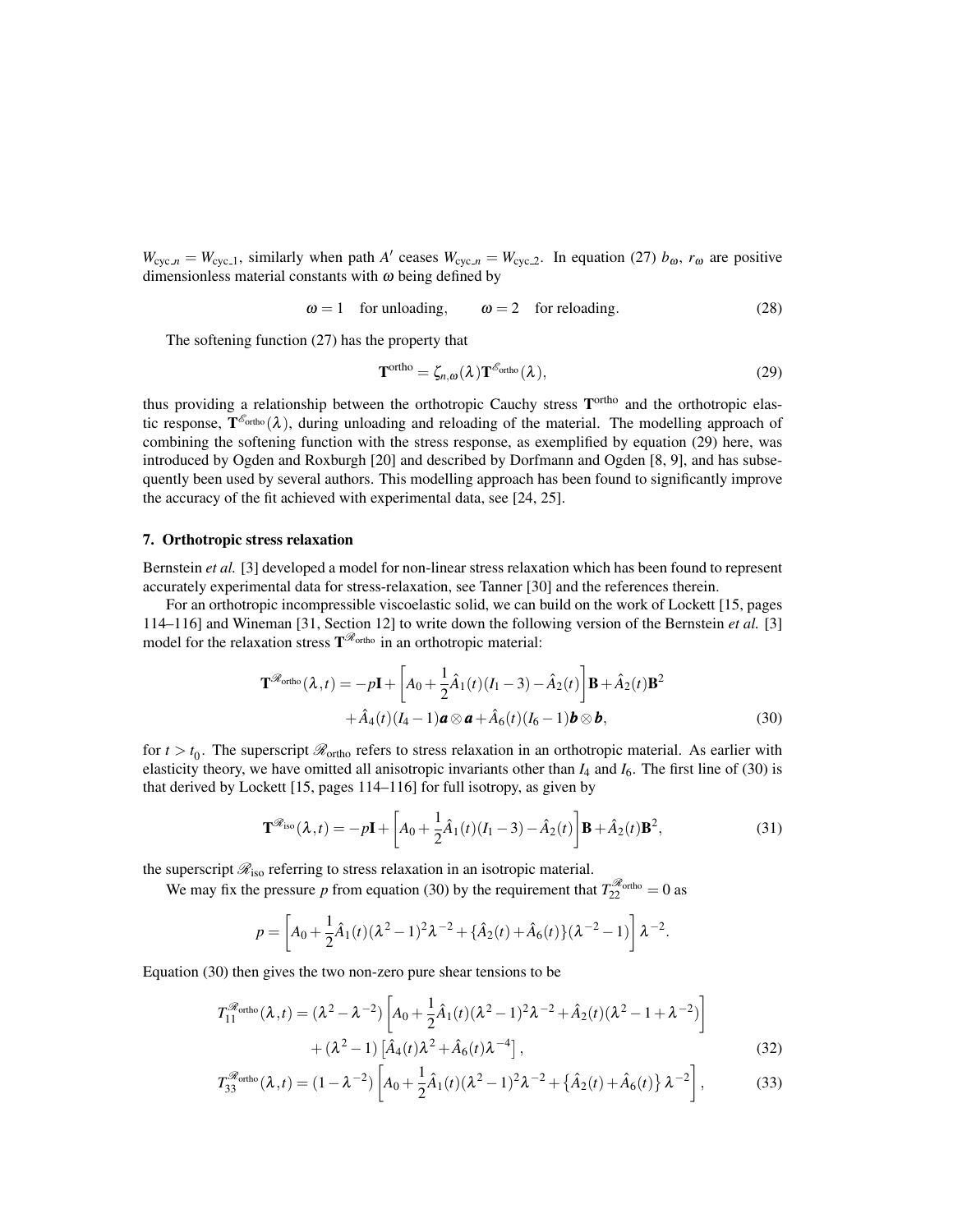with  $T_{11}^{\mathcal{R}_{\text{ortho}}}(\lambda,t)$ ,  $T_{33}^{\mathcal{R}_{\text{ortho}}}(\lambda,t)$  vanishing for  $t \leq t_0$ .

In (32) and (33),  $A_0$  is a material constant and  $\hat{A}_l(t)$ , where  $l \in \{1, 2, 4, 6\}$ , are material functions which vanish for  $t \leq t_0$  and are continuous for all *t*.

If the material is now strained beyond the value  $\lambda_{\text{cyc}\_1}$  of stretch, path *C* continues onto path *A*' as shown in Figure 2. In the present model we assume that stress relaxation, given by equation (30), continues to evolve with time on the primary loading path  $A'$ , i.e. path  $P_2 P_3$ . In straining the material beyond point  $P_2$  to a point  $P_3$  as shown in Figure 2 a new maximum stretch value  $\lambda_{\text{cyc}\_2}$  is imposed.

For multiple stress-strain cycles, shown in Figure 2, the functions  $A_l(t)$  become

$$
A_{l}(t) = \begin{cases} \n\hat{A}_{l,1,0}(t) & \text{primary loading}, & t_0 \leq t \leq t_1, \text{ path } P_0 P_1 \\
\hat{A}_{l,1,1}(t) & \text{unloading}, & t_1 \leq t \leq t_1^*, \text{ path } P_1 P_1^* \\
\hat{A}_{l,1,2}(t) & \text{reloading}, & t_1^* \leq t \leq t_2, \text{ path } P_1^* P_2 \\
\cdots & \cdots & \cdots & \cdots \\
\hat{A}_{l,2,0}(t) & \text{primary loading}, & t_3 \leq t \leq t_4, \text{ path } P_3 P_4 \\
\cdots & \cdots & \cdots & \cdots\n\end{cases} \tag{34}
$$

in which  $\hat{A}_{l,n,\omega}(t)$  are continuous functions of time, with *n* counting the number of cycles and  $\omega$  being defined by equation (28). Note the occurrence of the functions  $\hat{A}_{l,n,0}(t)$  because of the primary loading paths.

Employing equation (34), equation (30) becomes,

$$
\mathbf{T}^{\mathscr{R}_{\text{ortho}}}(\lambda, t) = -p\mathbf{I} + \left[A_0 + \frac{1}{2}A_1(t)(I_1 - 3) - A_2(t)\right]\mathbf{B} + A_2(t)\mathbf{B}^2
$$

$$
+ A_4(t)(I_4 - 1)\mathbf{a} \otimes \mathbf{a} + A_6(t)(I_6 - 1)\mathbf{b} \otimes \mathbf{b}, \tag{35}
$$

for  $t > t_0$ . The first line of (35) is the isotropic relaxation stress  $\mathbf{T}^{\mathscr{R}_{\text{iso}}}(\lambda, t)$  as given by equation (31). The total Cauchy stress for an orthotropic relaxing stress-softening material is then given by,

$$
\mathbf{T}^{\text{ortho}} = \begin{cases} \zeta_{1,0}(\lambda) \{ \mathbf{T}^{\mathcal{E}_{\text{iso}}}(\lambda) + \mathbf{T}^{\mathcal{R}_{\text{iso}}}(\lambda, t) \}, & \text{primary loading}, \quad t_0 \leq t \leq t_1, \text{ path } P_0 P_1 \\ \zeta_{1,1}(\lambda) \{ \mathbf{T}^{\mathcal{E}_{\text{ortho}}}(\lambda) + \mathbf{T}^{\mathcal{R}_{\text{ortho}}}(\lambda, t) \}, & \text{unloading}, \quad t_1 \leq t \leq t_1^*, \text{ path } P_1 P_1^* \\ \zeta_{1,2}(\lambda) \{ \mathbf{T}^{\mathcal{E}_{\text{ortho}}}(\lambda) + \mathbf{T}^{\mathcal{R}_{\text{ortho}}}(\lambda, t) \}, & \text{reloading}, \quad t_1^* \leq t \leq t_2, \text{ path } P_1^* P_2 \\ \dots & \dots & \dots \end{cases} \tag{36}
$$

where  $T^{\mathscr{E}_{\text{ortho}}}(\lambda)$  is the orthotropic elastic stress (25) with  $T^{\mathscr{E}_{\text{iso}}}(\lambda)$  and  $T^{\mathscr{E}_{\text{iso}}}(\lambda,t)$  being defined by equations (3) and (31), respectively.

The total stress (36) falls to zero in  $t > t_0$  and so we must have  $T_{11}^{\mathcal{R}_{\text{ortho}}} < 0$  for  $t > t_0$ , implying that  $T_{11}^{\mathcal{R}_{\text{ortho}}}$  < 0 for  $\lambda > 1$ . Each of the quantities  $A_0$ ,  $A_1(t)$ ,  $A_2(t)$ ,  $A_4(t)$  and  $A_6(t)$  occurring in equation (35) has positive coefficient for  $\lambda > 1$  and so at least one of them must be negative to maintain the requirement  $T_{11}^{\mathcal{R}_{\text{ortho}}} < 0$  for  $\lambda > 1$ .

In the literature on stress-relaxation we have been unable to identify an orthotropic version of the Bernstein *et al.* [3] model.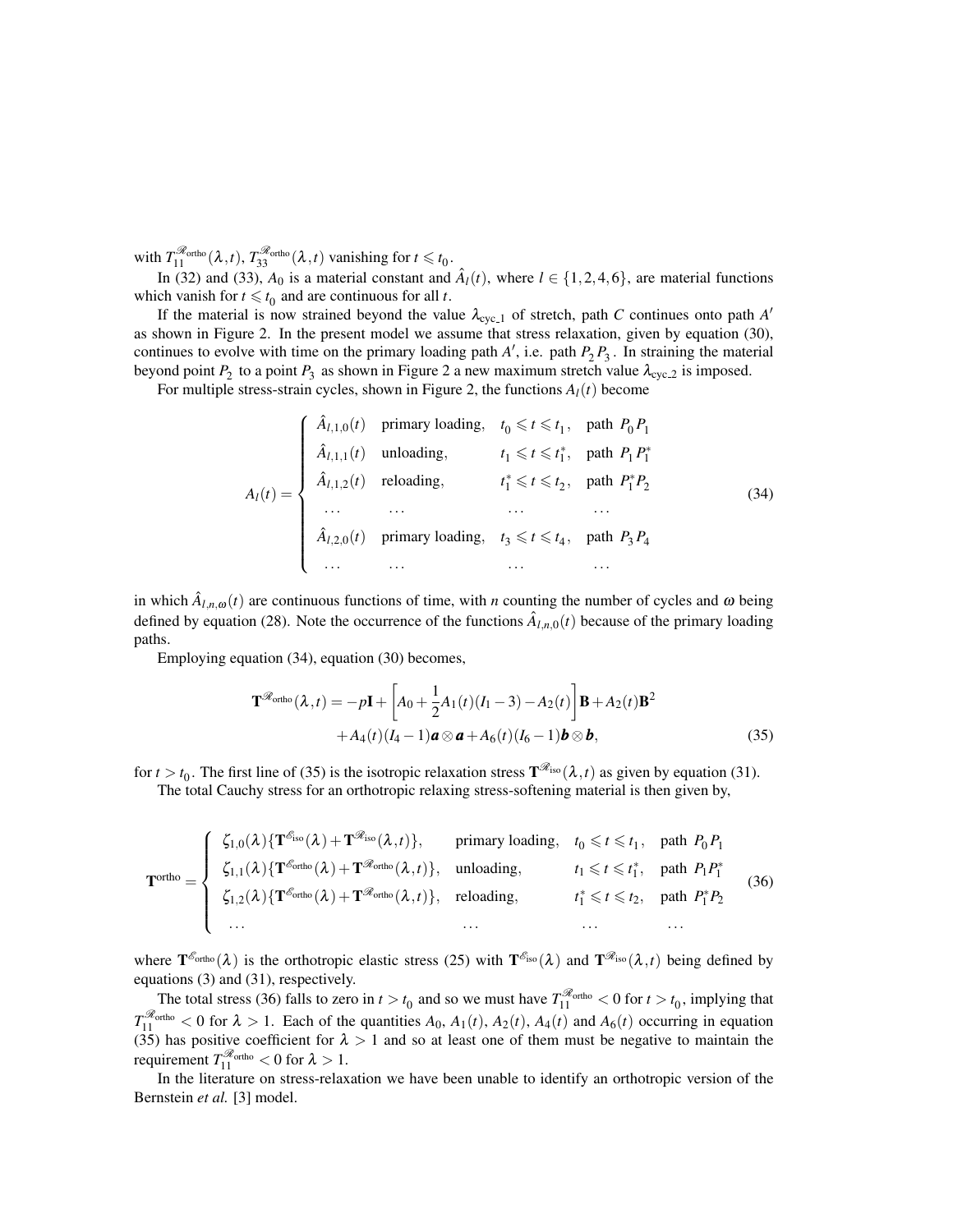#### 8. Orthotropic residual strain

In this paper we assume minimal residual strain between the unloading paths during each cycle, i.e. in Figure 1 we assume negligible separation between points  $P_1^*$  and  $P_2^*$ , this observation being consistent with the experimental data of Figures 4 and 5 below.

For cyclic loading to multiple stress-strain cycles we employ a version of the residual strain model developed by Rickaby and Scott [26]:

$$
\mathbf{T}^{\mathscr{C}_{\text{ortho}}}(\lambda,t) = -p\mathbf{I} + \left\{ d(\lambda_{\text{cyc}}) \left[ \lambda_{\text{chain}} - 1 \right]^{-1} \right\} \mathbf{B},\tag{37}
$$

for  $t > t_1$  and  $\lambda > 1$ , with  $\mathbf{T}^{\mathscr{C}_{\text{ortho}}}(\lambda, t)$  vanishing for  $t \leq t_1$ . In equation (37),  $d(\lambda_{\text{cyc},n})$  are material constants. The superscript  $\mathcal{C}_{\text{ortho}}$  refers to residual strain in an orthotropic material.

For an orthotropic material the stretch of a polymer chain, denoted by  $\lambda_{chain}$ , is given by:

$$
\lambda_{\text{chain}} = \frac{r_{\text{chain}}}{r_0} = \frac{\sqrt{I_4 a^2 + I_6 b^2 + [I_1 - I_4 - I_6] c^2}}{\sqrt{a^2 + b^2 + c^2}} = \sqrt{N} \gamma,
$$

where  $\gamma$  is given by equation (22). Then equation (37) becomes

$$
\mathbf{T}^{\mathscr{C}_{\text{ortho}}}(\lambda, t) = -p\mathbf{I} + \left\{ d(\lambda_{\text{cyc}}) \left[ \sqrt{N} \gamma - 1 \right]^{-1} \right\} \mathbf{B}.
$$
 (38)

The total Cauchy stress for an orthotropic stress-softening relaxing material is now modelled by,

$$
\mathbf{T}^{\text{ortho}} = \begin{cases} \zeta_{1,0}(\lambda) \mathbf{T}^{\mathcal{E}_{\text{iso}} + \mathcal{R}_{\text{iso}}}(\lambda, t), & \text{primary loading}, & t_0 \leq t \leq t_1, \text{ path } P_0 P_1 \\ \zeta_{1,1}(\lambda) \mathbf{T}^{\mathcal{E}_{\text{ortho}} + \mathcal{R}_{\text{ortho}}}(\lambda, t), & \text{unloading}, & t_1 \leq t \leq t_1^*, \text{ path } P_1 P_1^* \\ \zeta_{1,2}(\lambda) \mathbf{T}^{\mathcal{E}_{\text{ortho}} + \mathcal{R}_{\text{ortho}}}(\lambda, t), & \text{reloading}, & t_1^* \leq t \leq t_2, \text{ path } P_1^* P_2 \\ \dots & \dots & \dots & \dots \end{cases} \tag{39}
$$

in which for notational convenience we have defined the stresses

$$
\mathbf{T}^{\mathcal{E}_{\text{iso}}+\mathcal{R}_{\text{iso}}}(\lambda, t) = \mathbf{T}^{\mathcal{E}_{\text{iso}}}(\lambda) + \mathbf{T}^{\mathcal{R}_{\text{iso}}}(\lambda, t),
$$
  

$$
\mathbf{T}^{\mathcal{E}_{\text{ortho}}+\mathcal{R}_{\text{ortho}}}(\lambda, t) = \mathbf{T}^{\mathcal{E}_{\text{ortho}}}(\lambda) + \mathbf{T}^{\mathcal{R}_{\text{ortho}}}(\lambda, t) + \mathbf{T}^{\mathcal{E}_{\text{ortho}}}(\lambda, t),
$$
(40)

where  $\mathbf{T}^{\mathcal{E}_{\text{iso}}}(\lambda)$ ,  $\mathbf{T}^{\mathcal{R}_{\text{sto}}}(\lambda, t)$ ,  $\mathbf{T}^{\mathcal{E}_{\text{ortho}}}(\lambda)$ ,  $\mathbf{T}^{\mathcal{R}_{\text{ortho}}}(\lambda, t)$  and  $\mathbf{T}^{\mathcal{E}_{\text{ortho}}}(\lambda, t)$  are given by equations (3), (31), (25), (35) and (38), respectively.

### 9. Softening on the subsequent primary loading paths

Referring to Figure 2, if the material had not been unloaded from point *P*1, but instead loading had continued to greater stretches, then the resulting primary loading path would be the dashed path  $\bar{A}$ marked in this figure. From the experimental data of Diani *et al.* [7, Figure 1] it is observed that the new primary loading paths, namely path *A'* and *A''* of Figure 2, tend towards, or return to, the primary loading path  $\bar{A}$ . To account for this feature, Rickaby and Scott [24] introduced the following damage function:

$$
\zeta_{n,0}(\lambda) = 1 - \frac{1}{r_{\text{cyc.}n}} \left\{ \tanh\left(\frac{\lambda_{\text{cyc.}n} - \lambda}{b_3}\right) \right\}^{1/\vartheta_3}, \quad \text{where} \quad \lambda_{\text{cyc.}(n-1)} \leq \lambda \leq \lambda_{\text{cyc.}n}, \tag{41}
$$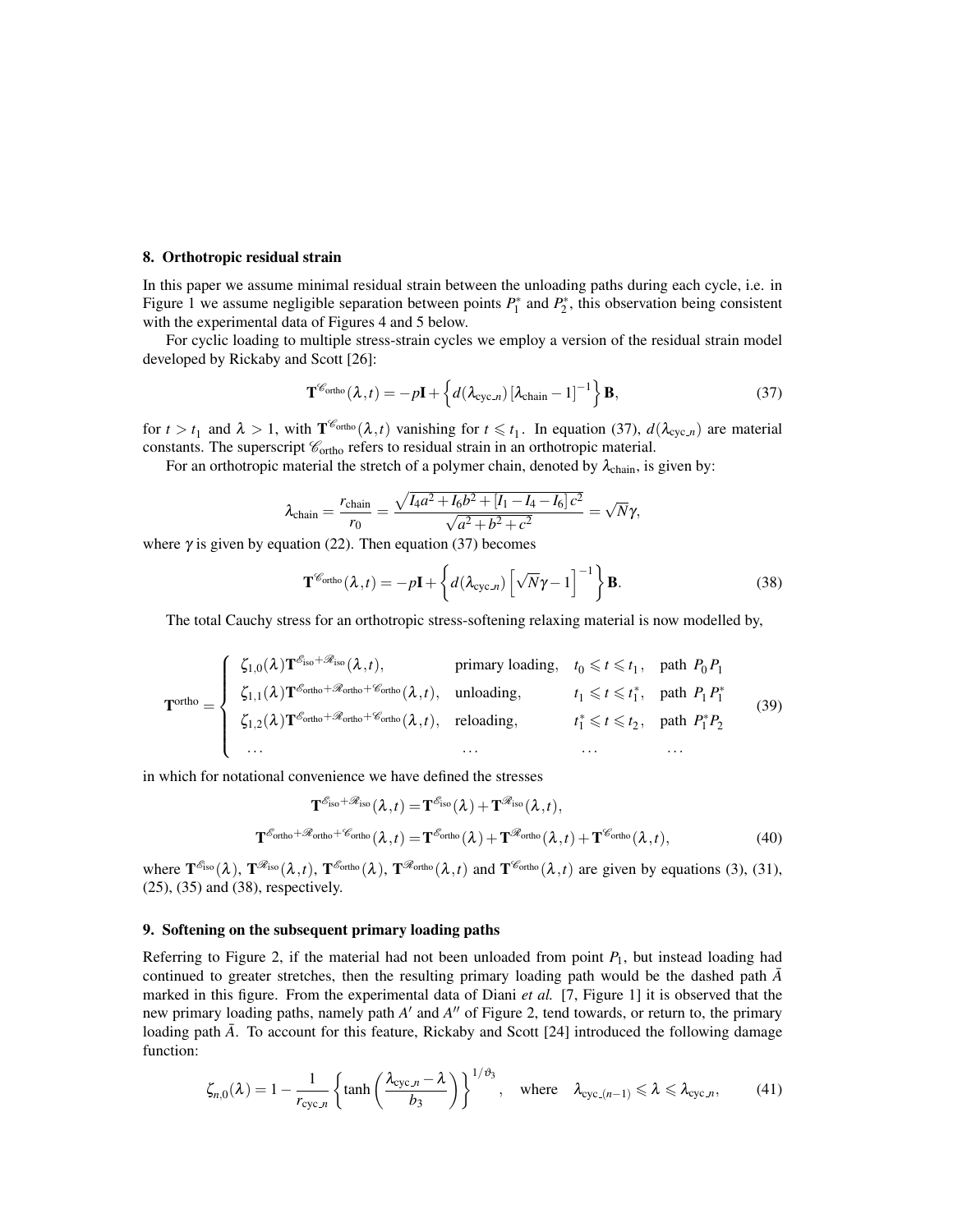with  $b_3$ ,  $\vartheta_3$ ,  $r_{\text{cyc},n}$  being material constants chosen to satisfy the condition that  $\zeta_{n,0}(\lambda) > 0$  on the subsequent primary loading paths, *n* counting the number of cycles.

The new primary loading paths may be modelled by combining  $\zeta_{n,0}(\lambda)$  with the total stress for the orthotropic material  $T^{\text{ortho}}(\lambda,t)$  on the primary loading path, which is obtained by summing together all the different stress components:

$$
\mathbf{T}^{\text{ortho}}(\boldsymbol{\lambda},t)=\zeta_{n,0}(\boldsymbol{\lambda})\mathbf{T}^{\mathscr{E}_{\text{ortho}}+\mathscr{R}_{\text{ortho}}+\mathscr{C}_{\text{ortho}}}(\boldsymbol{\lambda},t),
$$

where  $\mathbf{T}^{\mathscr{E}_{\text{ortho}}+\mathscr{R}_{\text{ortho}}+\mathscr{C}_{\text{ortho}}(\lambda, t)$  is given by equation (40)<sub>2</sub>.

# 10. Constitutive model

From equations (39) and (41) the general constitutive stress-softening model for cyclic loading to multiple stress-strain cycles is given by:

$$
\mathbf{T}^{\text{ortho}} = \begin{cases} \zeta_{1,0}(\lambda) \mathbf{T}^{\mathcal{E}_{\text{iso}}+\mathcal{R}_{\text{iso}}}(\lambda, t), & \text{primary loading}, \quad t_0 \leq t \leq t_1, \text{ path } P_0 P_1 \\ \zeta_{1,1}(\lambda) \mathbf{T}^{\mathcal{E}_{\text{ortho}}+\mathcal{R}_{\text{ortho}}(\lambda, t), & \text{unloading}, \quad t_1 \leq t \leq t_1^*, \text{ path } P_1 P_1^* \\ \zeta_{1,2}(\lambda) \mathbf{T}^{\mathcal{E}_{\text{ortho}}+\mathcal{R}_{\text{ortho}}+\mathcal{E}_{\text{ortho}}(\lambda, t), & \text{reloading}, \quad t_1^* \leq t \leq t_2, \text{ path } P_1^* P_2 \\ \cdots & \cdots & \cdots & \cdots \\ \zeta_{2,0}(\lambda) \mathbf{T}^{\mathcal{E}_{\text{ortho}}+\mathcal{R}_{\text{ortho}}+\mathcal{E}_{\text{ortho}}(\lambda, t), & \text{primary loading}, \quad t_3 \leq t \leq t_4, \text{ path } P_3 P_4 \\ \cdots & \cdots & \cdots & \cdots \end{cases} \tag{42}
$$

where once again the stresses  $T^{\mathscr{E}_{iso}+\mathscr{R}_{iso}}(\lambda,t)$  and  $T^{\mathscr{E}_{ortho}+\mathscr{R}_{ortho}(\lambda,t)$ , defined by (40), are employed for notational convenience.

On substituting the individual stress components given by equations (3), (31), (25), (35) and (38) into equation (42) we obtain the following model for an orthotropic material during repeated unloading and reloading, displaying: softening, hysteresis, stress relaxation, residual strain

$$
\mathbf{T} = \left[1 - \frac{1}{r_{\omega}} \left\{\tanh\left(\frac{W_{\text{cyc}} - W}{\mu b_{\omega}}\right)\right\}^{1/\vartheta_{\omega}}\right] \times
$$
  
\n
$$
\times \left\{-p\mathbf{I} + \mu \frac{1}{1 + \alpha_{1}^{2} + \alpha_{2}^{2}} \gamma^{-1} \beta \left\{\alpha_{2}^{2} \mathbf{B} + (1 - \alpha_{2}^{2}) \mathbf{a} \otimes \mathbf{a} + (\alpha_{1}^{2} - \alpha_{2}^{2}) \mathbf{b} \otimes \mathbf{b}\right\} - h_{4} \mathbf{a} \otimes \mathbf{a} - h_{6} \mathbf{b} \otimes \mathbf{b}
$$
  
\n
$$
+ \left[A_{0} + \frac{1}{2}A_{1}(t)(I_{1} - 3) - A_{2}(t)\right] \mathbf{B} + A_{2}(t) \mathbf{B}^{2}
$$
  
\n
$$
+ A_{4}(t)(I_{4} - 1) \mathbf{a} \otimes \mathbf{a} + A_{6}(t)(I_{6} - 1) \mathbf{b} \otimes \mathbf{b}
$$
  
\n
$$
+ d(\lambda_{\text{cyc}.n}) \left[\sqrt{N}\gamma - 1\right]^{-1} \mathbf{B}\right\}.
$$
 (43)

In modelling the Mullins effect we have used the engineering (nominal) stress component

$$
T_{E11}=\lambda^{-1}T_{11}
$$

for ease of comparison with experimental data.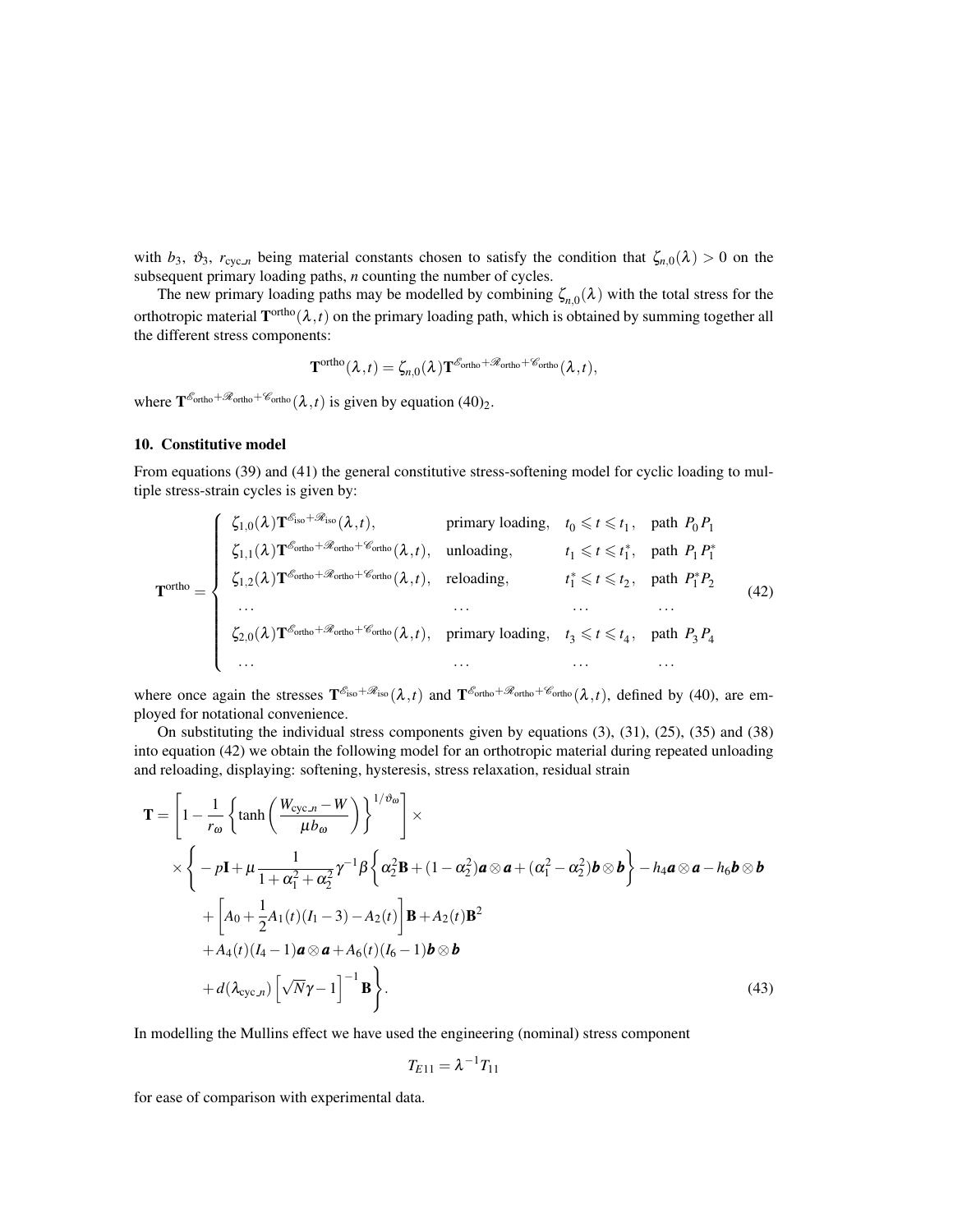# 11. Comparison with experimental data

Figures 4 and 5 provide a comparison of the orthotropic constitutive model we have developed with experimental data. The experimental data came courtesy of Trelleborg and PSA Peugeot Citroën, and was partly presented in the paper of Raoult [21]. The experimental data is for two different material samples, A and B, though both samples are vulcanized natural rubber and contain the same filler concentration.

Figure 4 has been obtained by using the following constants and functions:

$$
N = 7.2, \quad \mu = 0.710, \quad \alpha_1^2 = 1.8, \quad A_0 = -0.005, \quad A_{1,2,4,6}(t) = -0.006 \log(0.5t),
$$

$$
r = \begin{cases} 2.00 & \alpha_2^2 = \begin{cases} 0.25 & \vartheta_{\omega} = \begin{cases} 0.40 & \text{unloading,} \\ 0.70 & \text{loading.} \end{cases} \end{cases}
$$

For  $\lambda_{\text{cyc}\_1} = 2.0$ 

$$
\zeta_{1,0}(\lambda) = 1 + 0.55[\tanh(\lambda_{\text{cyc}\_1} - \lambda)]^{3.5}, \quad d(\lambda_{\text{cyc}\_1}) = 0.04, \quad \mu b_{\omega} = \begin{cases} 1.10 & \text{unloading,} \\ 4.00 & \text{loading.} \end{cases}
$$

For  $\lambda_{\text{cyc-2}} = 3.0$ 

$$
\zeta_{1,0}(\lambda) = 1 - 0.35[\tanh(\lambda_{\text{cyc.2}} - \lambda)]^4, \quad d(\lambda_{\text{cyc.2}}) = 0.07, \quad \mu b_{\omega} = \begin{cases} 1.15 & \text{unloading,} \\ 4.00 & \text{loading.} \end{cases}
$$

For  $\lambda_{\text{cyc,3}} = 4.0$ 

$$
\zeta_{1,0}(\lambda) = 1 - 0.95[\tanh(\lambda_{\text{cyc.3}} - \lambda)]^4, \quad d(\lambda_{\text{cyc.3}}) = 0.15, \quad \mu b_{\omega} = \begin{cases} 3.80 & \text{unloading,} \\ 35.00 & \text{loading.} \end{cases}
$$

We see in Figure 4 that the orthotropic model developed here provides a good fit with experimental data.

Figure 5 has been obtained by using the following constants and functions,

$$
N = 7.2, \quad \mu = 0.666, \quad \alpha_1^2 = 2.3, \quad A_0 = -0.005, \quad A_{1,2,4,6}(t) = -0.005 \log(0.5t),
$$

$$
r = \begin{cases} 2.00 & \alpha_2^2 = \begin{cases} 0.25 & \vartheta_{\omega} = \begin{cases} 0.40 & \text{unloading,} \\ 0.70 & \text{loading.} \end{cases} \end{cases}
$$

For  $\lambda_{\text{cyc-1}} = 2.1$ 

$$
\zeta_{1,0}(\lambda) = 1 + 0.55[\tanh(\lambda_{\text{cyc}\_1} - \lambda)]^{3.5}, \quad d(\lambda_{\text{cyc}\_1}) = 0.04, \quad \mu b_{\omega} = \begin{cases} 1.40 & \text{unloading,} \\ 4.50 & \text{loading.} \end{cases}
$$

For  $\lambda_{\text{cyc},2} = 3.2$ 

$$
\zeta_{2,0}(\lambda) = 1 - 0.35[\tanh(\lambda_{\text{cyc.2}} - \lambda)]^5, \quad d(\lambda_{\text{cyc.2}}) = 0.08, \quad \mu b_{\omega} = \begin{cases} 1.20 & \text{unloading,} \\ 4.50 & \text{loading.} \end{cases}
$$

For  $\lambda_{\text{cyc.3}} = 4.3$ 

$$
\zeta_{3,0}(\lambda) = 1 - 0.95[\tanh(\lambda_{\text{cyc.3}} - \lambda)]^5, \quad d(\lambda_{\text{cyc.3}}) = 0.17, \quad \mu b_{\omega} = \begin{cases} 2.80 & \text{unloading,} \\ 25.00 & \text{loading.} \end{cases}
$$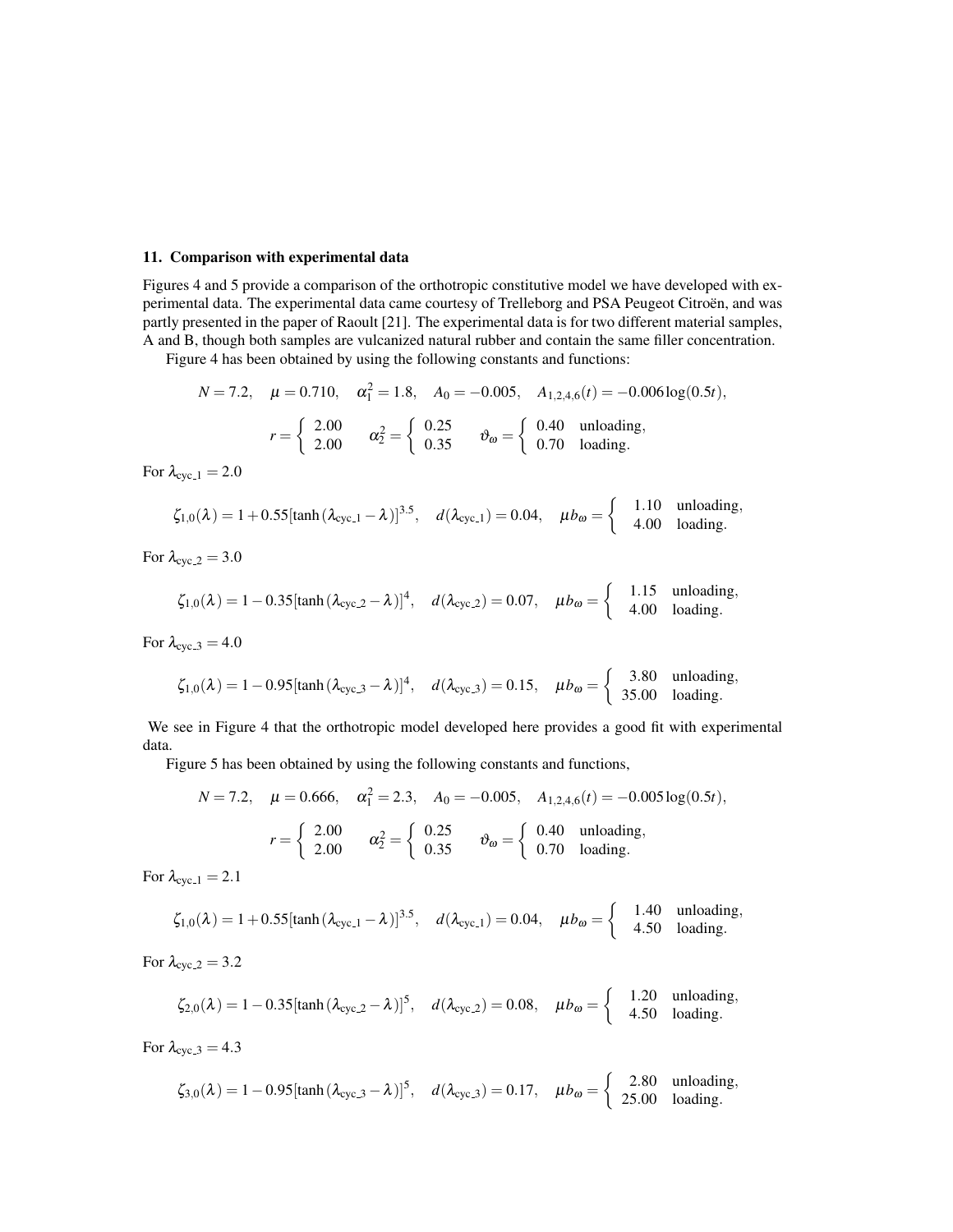

FIG. 4. Comparison with experimental data of Raoult *et al.* [21], carbon black reinforced natural rubber with 43 phr of carbon black, material sample A.

As can be seen from Figure 5 the orthotropic model we have developed is shown to provide good agreement with experimental data.

The experimental data of material samples A and B as given in Figures 4 and 5, respectively are very similar. For both material samples the stress at the start of unloading for cycle 1 is approximately 1.64 MPa; for material sample A the associated stretch needed to achieve this stress value is  $\lambda_{\text{cyc-1}} = 2$  and for material sample B the associated stretch is  $\lambda_{\text{cyc-1}} = 2.1$ . The stress at the start of unloading for cycle 2 for both material samples A and B is approximately 3.40 MPa; for material sample A the associated stretch needed to achieve this stress value is  $\lambda_{\rm cyc,2} = 3$  and for material sample B the associated stretch is  $\lambda_{\text{cyc},2} = 3.19$ . For material sample A the stress at the start of unloading for cycle 3 is approximately 5.60 MPa with associated stretch  $\lambda_{\text{cyc.3}} = 4$ , and for material sample B the stress at the start of unloading for cycle 3 is approximately 5.70 MPa with associated stretch  $\lambda_{\text{cyc,3}} = 4.29$ . For both material samples A and B the increase in stress at the start of unloading for cycles 1 and 2 are roughly comparable, with the increase in stress at the start of unloading for cycle 3 being greater.

# 12. Conclusions

From Figures 4 and 5 it is seen that the orthotropic model provides an excellent fit with the experimental data. The close similarity between the two material samples presented in Figures 4 and 5 is captured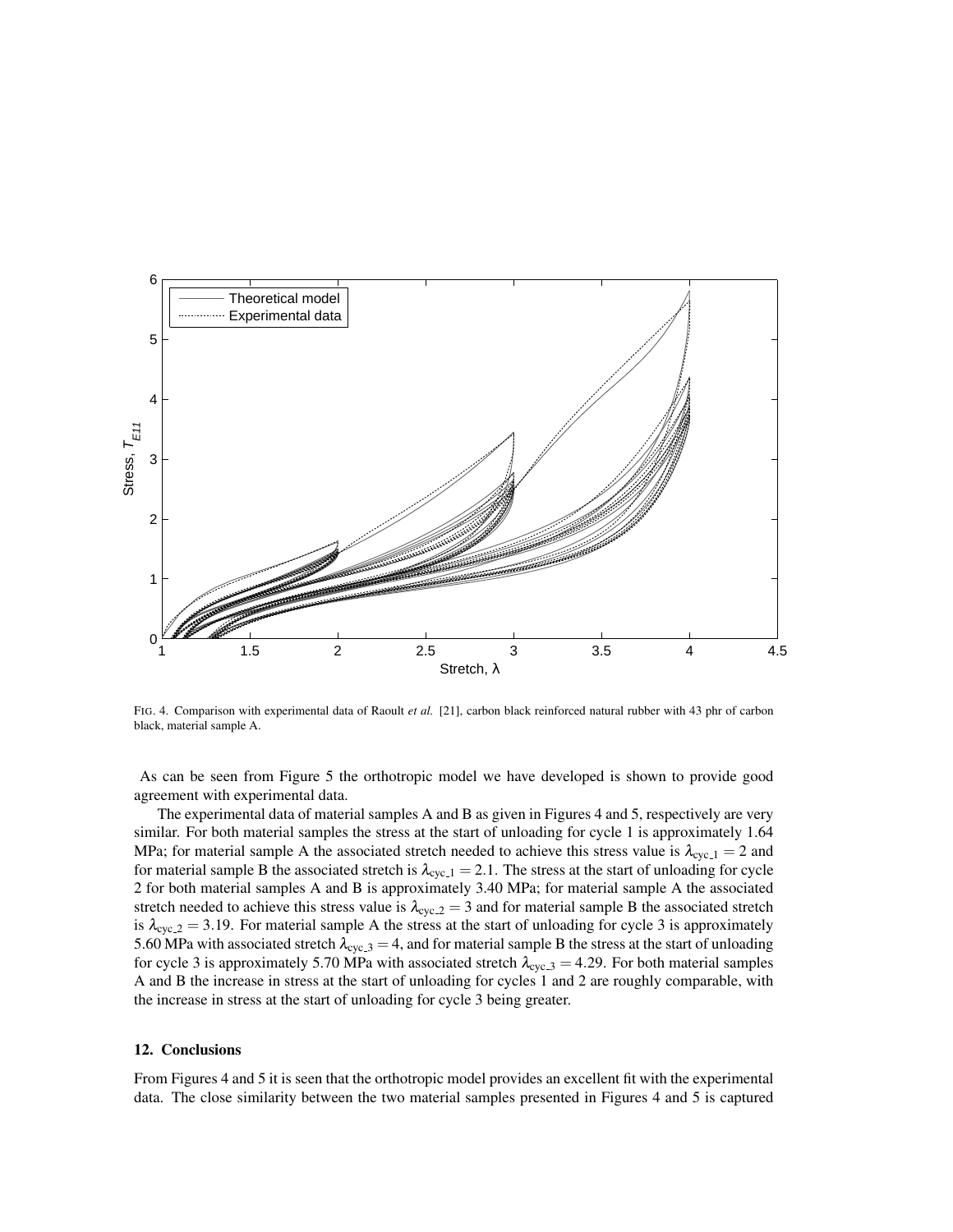

FIG. 5. Comparison with experimental data of Raoult *et al.* [21], carbon black reinforced natural rubber with 43 phr of carbon black, material sample B.

in the model we have developed here by having different material constants only for  $\mu$  and  $b_{\omega}$ . This demonstrates that once material parameters have been determined for a specific rubber vulcanizate then the model could be used to predict the behaviour of other rubber vulcinazates with a corresponding molecular structure.

To the best of our knowledge this is the first time that an orthotropic stress-softening and residual strain model has been combined with an orthotropic version of the Arruda-Boyce eight-chain constitutive equation in order to develop a model that is capable of representing the Mullins effect for an orthotropic, incompressible, hyperelastic material.

We see in Figures 4 and 5 that the curves occupy quite narrow bands along the  $\lambda$ -axis. This shows that there is very little creep of residual strain present in the experimental data, thus justifying the omission of this effect from the present model. The results presented in Figures 4 and 5 are by no means the only solutions that this model is capable of giving. By neglecting, or limiting the accuracy of, any of the modelled inelastic terms, i.e. selecting a single relaxation curve, there results a simplified model with a reduced set of parameters. The generalized model developed here is shown to produce an accurate representation of the Mullins effect for a pure shear deformation. The model has been developed in such a way that any of the salient inelastic features, could be excluded and the integrity of the model would still be maintained.

Dorfmann and Pancheri [10] conducted a series of experiments to assess the degree of deformation-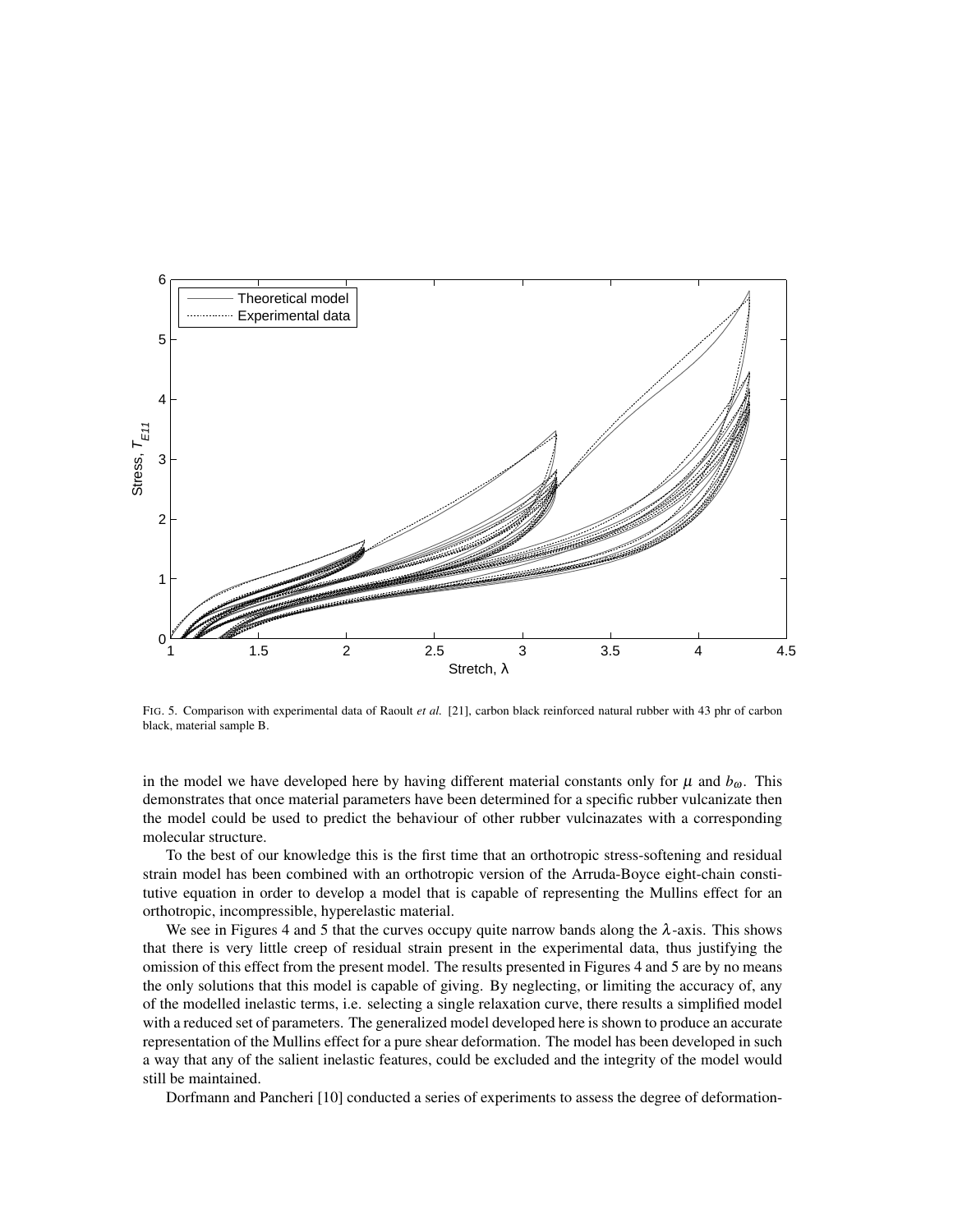induced anisotropy in particle filled rubber. They observe that the deformation of rubber induces a change in the properties of the material, generating a preferred direction, that is, an initially isotropic material becomes anisotropic. These observations are echoed by several authors, see for example Dargazany and Itskov [6] and Machado et al. [16]. Unfortunately, for pure shear loading, no conclusions have yet been drawn in the literature as to the anisotropic form of the material after initial primary loading.

A further application of this model could be in the development of earthquake protective systems, through rubber seismic isolation flexible bearings. One of the most effective bearings is the lead-rubber bearing, see, for example, Dowrick [11, pages 295-296 ]. It has been found experimentally that leadrubber bearings deform in pure shear, see Islam [13], with the rubber component exhibiting stress relaxation, hysteresis and residual strain, all of which can be modelled by means of the model developed here.

# Acknowledgements

One of us (SRR) is grateful to the University of East Anglia for the award of a PhD studentship. The authors thank Dr Ida Raoult, Dr Pierre Charrier, Trelleborg and PSA Peugeot Citroën for most kindly supplying experimental data. Furthermore, we would like to thank the reviewers for their constructive comments and suggestions.

#### References

- [1] E. M. Arruda and M. C. Boyce. A three-dimensional constitutive model for the large stretch behavior of rubber elastic materials. *J. Mech. Phys. Solids*, 41:389–412, 1993. (doi:10.1016/0022- 5096(93)90013-6).
- [2] M. F. Beatty. The Mullins effect in a pure shear. *J. Elasticity*, 59:369–392, 2000. (doi:10.1023/A:1011007522361).
- [3] B. Bernstein, E. A. Kearsley, and L. J. Zapas. A Study of Stress Relaxation with Finite Strain. *Trans. Soc. Rheology VII*, 71:391–410, 1963. (doi:10.1122/1.548963).
- [4] J. E. Bischoff, E. A. Arruda, and K. Grosh. A Microstructurally Based Orthotropic Hyperelastic Constitutive Law. *ASME J. Appl. Mech.*, 69:570–579, 2002. (doi:10.1115/1.1485754).
- [5] A. Cohen. A Padé approximant to the inverse Langevin function. *Rheol. Acta*, 30:270–273, 1991. (doi:10.1007/BF00366640).
- [6] R. Dargazany and M. Itskov. Constitutive modeling of the Mullins effect and cyclic stress softening in filled elastomers. *Phys. Rev. E*, 88:012602, 2013. (doi:10.1103/PhysRevE.88.012602).
- [7] J. Diani, B. Fayolle, and P. Gilormini. A review on the Mullins effect. *Eur. Polym. J.*, 45:601–612, 2009. (doi:10.1016/j.eurpolymj.2008.11.017).
- [8] A. Dorfmann and R. W. Ogden. A pseudo-elastic model for loading, partial unloading and reloading of particle-reinforced rubber. *Int. J. Solids Structures*, 40:2699–2714, 2003. (doi:10.1016/S0020-7683(03)00089-1).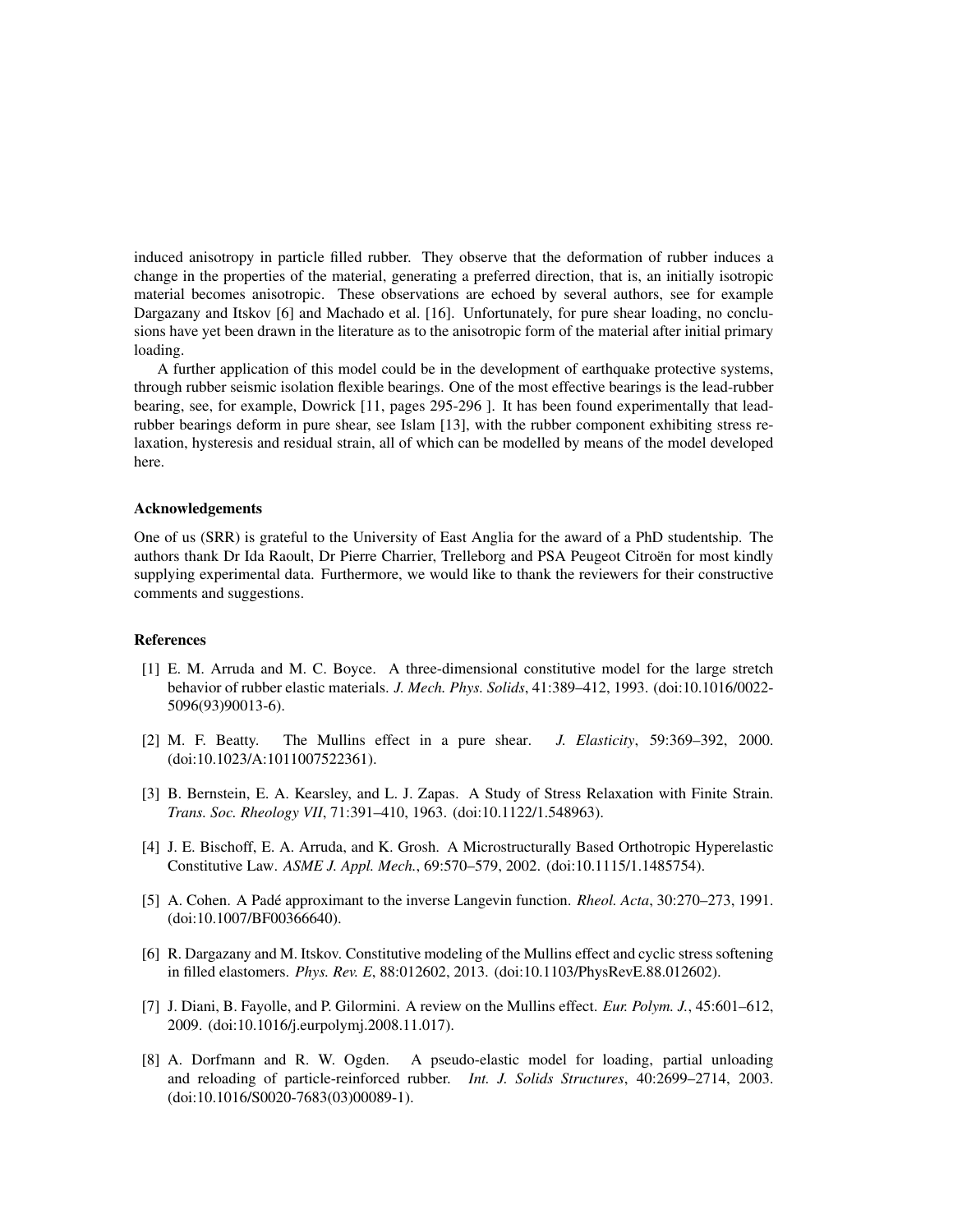- [9] A. Dorfmann and R. W. Ogden. A constitutive model for the Mullins effect with permanent set in particle-reinforced rubber. *Int. J. Solids Structures*, 41:1855–1878, 2004. (doi:10.1016/j.ijsolstr.2003.11.014).
- [10] A. Dorfmann and F. Q. Pancheri. A constitutive model for the Mullins effect with changes in material symmetry. *Int. J. Non-Linear Mech.*, 47:874–887, 2012. (doi:10.1016/j.ijnonlinmec.2012.05.004).
- [11] D. Dowrick. Earthquake resistant design and risk reduction. *John Wiley and Sons Ltd, United Kingdom*, 2009.
- [12] G. A. Holzapfel. Nonlinear Solid Mechanics. A Continuum Approach for Engineering. *Wiley, Chichester, England*, 2007.
- [13] A. B. M. S. Islam, M. Jameel, and M. Z. Jumaat. Seismic isolation in buildings to be a practical reality: Behaviour of structure and installation technique. *J. Eng. Technol. Res.*, 3:99–117, 2011. ISSN: 2006-9790.
- [14] E. Kuhl, K. Garikipati, E. M. Arruda, and K. Grosh. Remodeling of biological tissue: Mechanically induced reorientation of a transversely isotropic chain network. *J. Mech. Phys. Solids*, 53:1552–1573, 2005. (doi:10.1016/j.jmps.2005.03.002).
- [15] F. J. Lockett. Nonlinear Viscoelastic Solids. *Academic Press, London*, 1972.
- [16] G. Machado, G. Chagnon, and D. Favier. Theory and identification of a constitutive model of induced anisotropy by the Mullins effect. *J. Mech. Phys. Solids*, 63:29–39, 2014. (doi.org/10.1016/j.jmps.2013.10.008).
- [17] L. Mullins. Effect of stretching on the properties of rubber. *J. Rubber Research*, 16(12):275–289, 1947. (doi:10.5254/1.3546914).
- [18] L. Mullins. Softening of rubber by deformation. *Rubber. Chem. Tech.*, 42(1):339–362, 1969. (doi:10.5254/1.3539210).
- [19] R. W. Ogden. Anisotropy and Nonlinear Elasticity in Arterial Wall Mechanics. In G. A. Holzapfel and R. W. Ogden, editors. *Biomechanical Modelling at the Molecular, Cellular and Tissue Levels*, pages 179–258, Springer Vienna 2009. CISM Courses and Lectures No. 508.
- [20] R. W. Ogden and D. G. Roxburgh. A pseudo-elastic model for the Mullins effect in filled rubber. *Proc. R. Soc. Lond. A*, 455:2861–2877, 1999. (doi:10.1098/rspa.1999.0431.
- [21] I. Raoult, C. Stolz, and M. Bourgeois. A Constitutive model for the fatigue life predictions of rubber. In PE. Austrell and L. Kari, editors. *Constitutive Models for Rubber IV*, pages 129–134, Balkema, Rotterdam 2005.
- [22] S. R. Rickaby and N. H. Scott. A comparison of limited-stretch models of rubber elasticity. *In preparation*.
- [23] S. R. Rickaby and N. H. Scott. Transversely isotropic cyclic stress-softening model for the Mullins effect. *Proc. R. Soc. Lond. A*, 468:4041–4057, 2012. (doi:10.1098/rspa.2012.0461).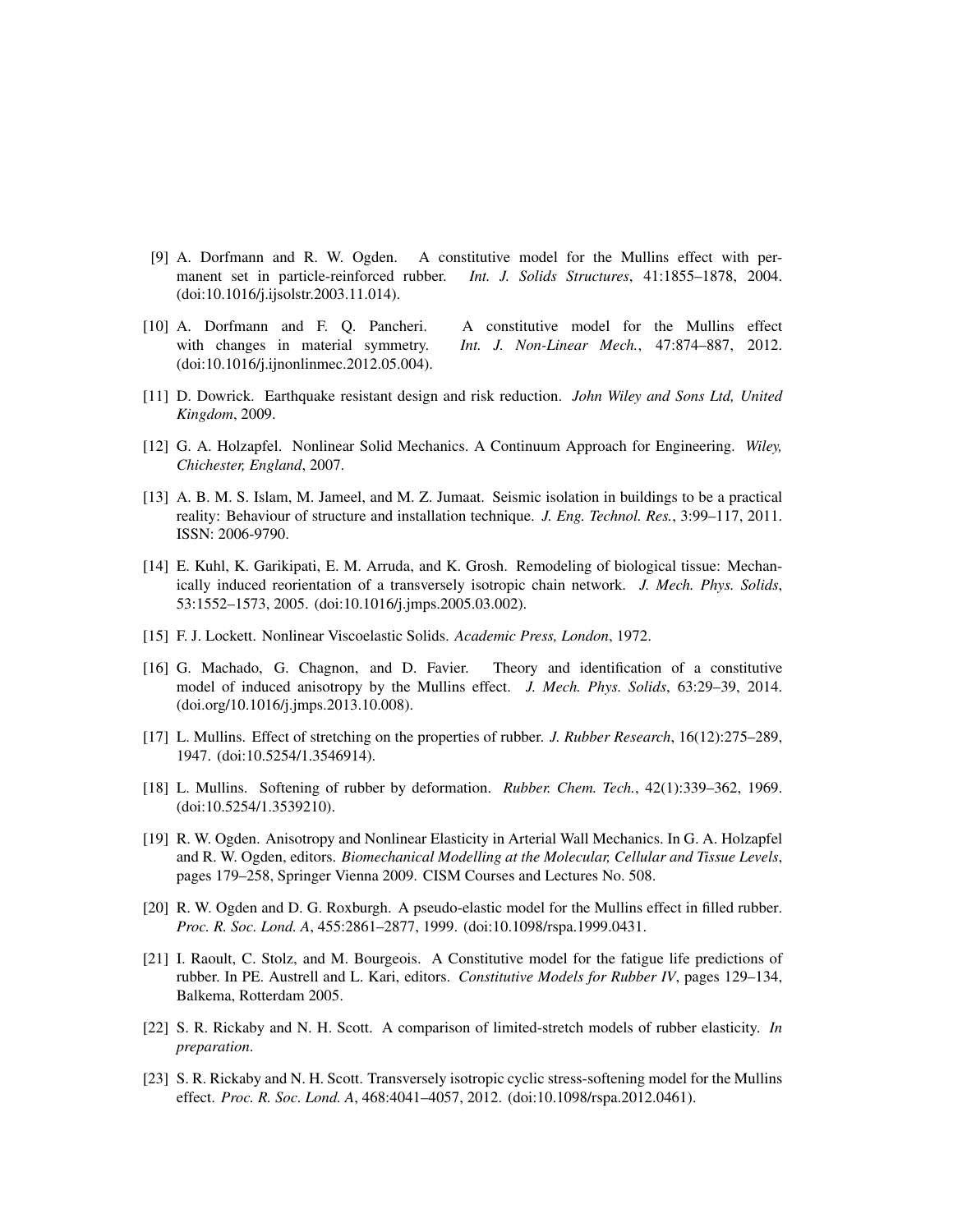- [24] S. R. Rickaby and N. H. Scott. A model for the Mullins effect during multicyclic equibiaxial loading. *Acta Mech.*, 224:1887–1900, 2013. (doi:10.1007/s00707-013-0854-x).
- [25] S. R. Rickaby and N. H. Scott. Cyclic stress-softening model for the Mullins effect in compression. *Int. J. Non-Linear Mech.*, 49:152–158, 2013. (doi:10.1016/j.ijnonlinmec.2012.10.005).
- [26] S. R. Rickaby and N. H. Scott. Multicyclic modelling of softening in biological tissue. *IMA J. Appl. Math.*, pages 1–19, 2013. (doi:10.1093/imamat/hxt008).
- [27] R. S. Rivlin. Further remarks on the stress-deformation relations for isotropic materials. *J. Rational Mech. Anal.*, 4:681-701, 1955. (doi:10.1007/978-1-4612-2416-7<sub>-62</sub>).
- [28] A. J. M. Spencer. Constitutive theory for strongly anisotropic solids. In A. J. M. Spencer, editor. *Continuum Theory of the Mechanics of Fibre-Reinforced Composites*, pages 1–32, Springer, Wein 1984. CISM Courses and Lectures No. 282.
- [29] A. J. M. Spencer. Ronald Rivlin and invariant theory. *Int. J. Engng. Sci.*, 47:1066–1078, 2009. (doi:10.1016/j.ijengsci.2009.01.004).
- [30] R. I. Tanner. From A to (BK)Z in constitutive relations. *J. Rheol.*, 32:673–702, 1988. (doi:10.1122/1.549986).
- [31] A. Wineman. Nonlinear Viscoelastic Solids A Review. *Math. Mech. Solids*, 14:300–366, 2009. (doi: 10.1177/1081286509103660).

# A Derivation of equation (11)

The derivation of equation (11) is based upon the Cayley-Hamilton theorem for the  $3 \times 3$  tensor **D**:

$$
\boldsymbol{D}^3 - \boldsymbol{D}^2 \text{tr} \, \boldsymbol{D} + \frac{1}{2} \boldsymbol{D} \left\{ (\text{tr} \, \boldsymbol{D})^2 - \text{tr} \, \boldsymbol{D}^2 \right\} - \text{Idet} \, \boldsymbol{D} = \boldsymbol{0},\tag{44}
$$

where 0 is the  $3 \times 3$  zero matrix. Taking the trace of (44) gives

$$
\det(\boldsymbol{D}) = \frac{1}{6} (\operatorname{tr} \boldsymbol{D})^3 - \frac{1}{2} \operatorname{tr} \boldsymbol{D} \operatorname{tr} \boldsymbol{D}^2 + \frac{1}{3} \operatorname{tr} \boldsymbol{D}^3,
$$

which may be combined with equation (44) to give

$$
\mathbf{D}^3 - (\text{tr}\,\mathbf{D})\mathbf{D}^2 + \frac{1}{2}\left\{(\text{tr}\,\mathbf{D})^2 - \text{tr}\,\mathbf{D}^2\right\}\mathbf{D} - \left\{\frac{1}{6}(\text{tr}\,\mathbf{D})^3 - \frac{1}{2}\text{tr}\,\mathbf{D}\text{tr}\,\mathbf{D}^2 + \frac{1}{3}\text{tr}\,\mathbf{D}^3\right\}\mathbf{I} = \mathbf{0}.\tag{45}
$$

Following Rivlin [27], we set  $D = A + B$ , and  $D = A - B$ , in turn, and subtract the two resulting equations to give

$$
ABA + BA^{2} + A^{2}B - (AB + BA) \text{tr}A
$$
  
\n
$$
- A^{2} \text{tr}B + A \left\{ \text{tr}A \text{tr}B - \text{tr}BA \right\} + \frac{1}{2}B \left\{ (\text{tr}A)^{2} - \text{tr}A^{2} \right\}
$$
  
\n
$$
+ I \left( \text{tr}A \text{tr}BA - \text{tr}A^{2}B - \frac{1}{2} \text{tr}B \left\{ (\text{tr}A)^{2} - \text{tr}A^{2} \right\} \right) = 0,
$$
\n(46)